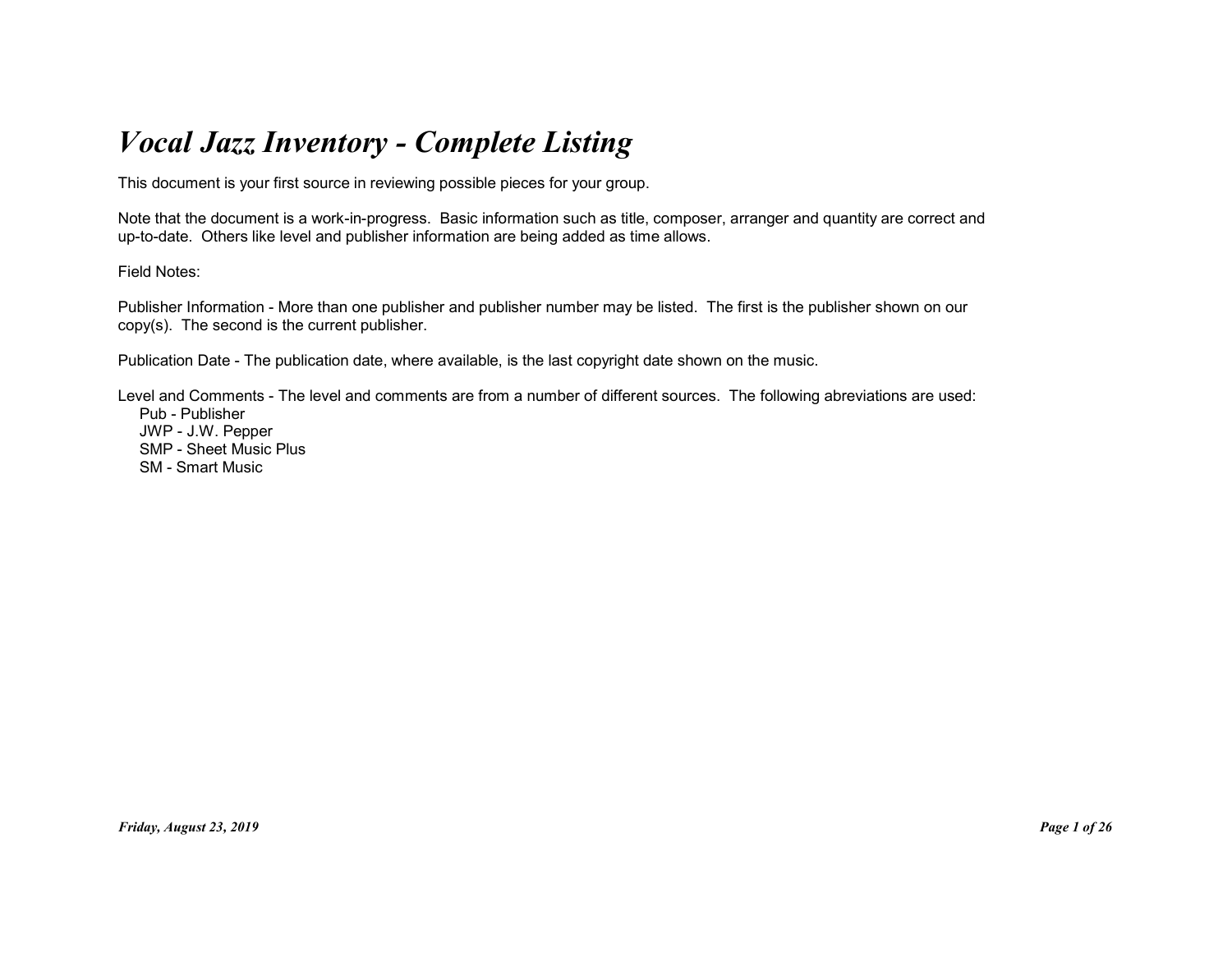| <b>Title</b>                   | Composer                                 | Arranger | Voicing | Publisher Info             | Qty. | Cat. No.  |
|--------------------------------|------------------------------------------|----------|---------|----------------------------|------|-----------|
| Ain't That a Kick in the Head? | Van Heusen, Jimmy; Cahn, O'Connell, Ryan |          | SATB    | Shawnee Press / Hal Leonar |      | 25 V-0093 |

|                                                                                                                                                                                                                                                                                                                                                                                                      | Composer                                     | Arranger        | <b>Voicing</b>                      | <b>Publisher Info</b>      | Qty. | Cat. No.  |
|------------------------------------------------------------------------------------------------------------------------------------------------------------------------------------------------------------------------------------------------------------------------------------------------------------------------------------------------------------------------------------------------------|----------------------------------------------|-----------------|-------------------------------------|----------------------------|------|-----------|
| Ain't That a Kick in the Head?                                                                                                                                                                                                                                                                                                                                                                       | Van Heusen, Jimmy; Cahn,                     | O'Connell, Ryan | SATB                                | Shawnee Press / Hal Leonar |      | 25 V-0093 |
| Medium Advanced (JWP)<br>Level:<br>Length:<br><b>Available for SmartMusic:</b>                                                                                                                                                                                                                                                                                                                       |                                              |                 | Pub. No.:<br><b>Pub. Date: 2012</b> | HL35027972                 |      |           |
| First made famous by Dean Martin, this '60s hit by Van Heusen and Cahn has become a favorite standard used in recent movies and television and recorded by many<br>contemporary artists. This arrangement certainly has "kick" with full rhythm and brass, all packaged in a sensational "Rat-Pack swing" sound. A dream jazz chart for your<br>performance. (Pub)                                   |                                              |                 |                                     |                            |      |           |
| This arrangement of the Van Morrison classic will be a favorite of every group! The chart is a useful tool for developing swing feel with your group. There is a short solo toward the<br>beginning as well as plenty of room for improvisation over basic 12-bar minor blues. The middle of the chart features a hard-swingin' vocal soli, after which the familiar chorus<br>drives it home. (JWP) |                                              |                 |                                     |                            |      |           |
| All or Nothing at All                                                                                                                                                                                                                                                                                                                                                                                | Altman, Arthur; Lawrence, J Shaw, Kirby      |                 | <b>SATB</b>                         | Hal Leonard                |      | 21 V-0045 |
| Medium Easy (JWP)<br>Level:<br>04:00<br>Length:<br><b>Available for SmartMusic:</b><br>No                                                                                                                                                                                                                                                                                                            |                                              |                 | Pub. No.:<br><b>Pub. Date: 2000</b> | 08742196/08742199          |      |           |
| From the a cappella beginning into the walking bass accompaniment to the full swinging shout chorus, this chart is a straight-ahead vocal jazz feature that will bring life to every<br>performance! (Pub)<br>Includes I-Pak                                                                                                                                                                         |                                              |                 |                                     |                            |      |           |
| <b>Autumn Leaves</b><br>Les Feuilles Mortes<br>I-Pak Available                                                                                                                                                                                                                                                                                                                                       | Kosma, Joseph; Prevert, Ja Rutherford, Paris |                 | <b>SATB</b>                         | <b>MPL Communications</b>  | 26   | $V-0063$  |
| Was C-1797<br>Level: Medium (JWP)<br>04:00<br>Length:<br><b>Available for SmartMusic:</b><br>No.                                                                                                                                                                                                                                                                                                     |                                              |                 | Pub. No.:<br><b>Pub. Date: 2000</b> | 08742288                   |      |           |
| Set in a medium up-swing, this tasty standard features a written vocal solo and a written piano solo easily performed by high school jazz groups. (Pub)                                                                                                                                                                                                                                              |                                              |                 |                                     |                            |      |           |
| Swing your way into autumn with this stunning vocal jazz selection by noted arranger Paris Rutherford. Close jazz harmonies, optional solos, and extended section "scat" riffs<br>distinguish this vocal jazz cooker as a real highlight for your more experienced jazz ensemble. Dynamite! (JWP)                                                                                                    |                                              |                 |                                     |                            |      |           |
|                                                                                                                                                                                                                                                                                                                                                                                                      |                                              |                 |                                     |                            |      |           |
|                                                                                                                                                                                                                                                                                                                                                                                                      |                                              |                 |                                     |                            |      |           |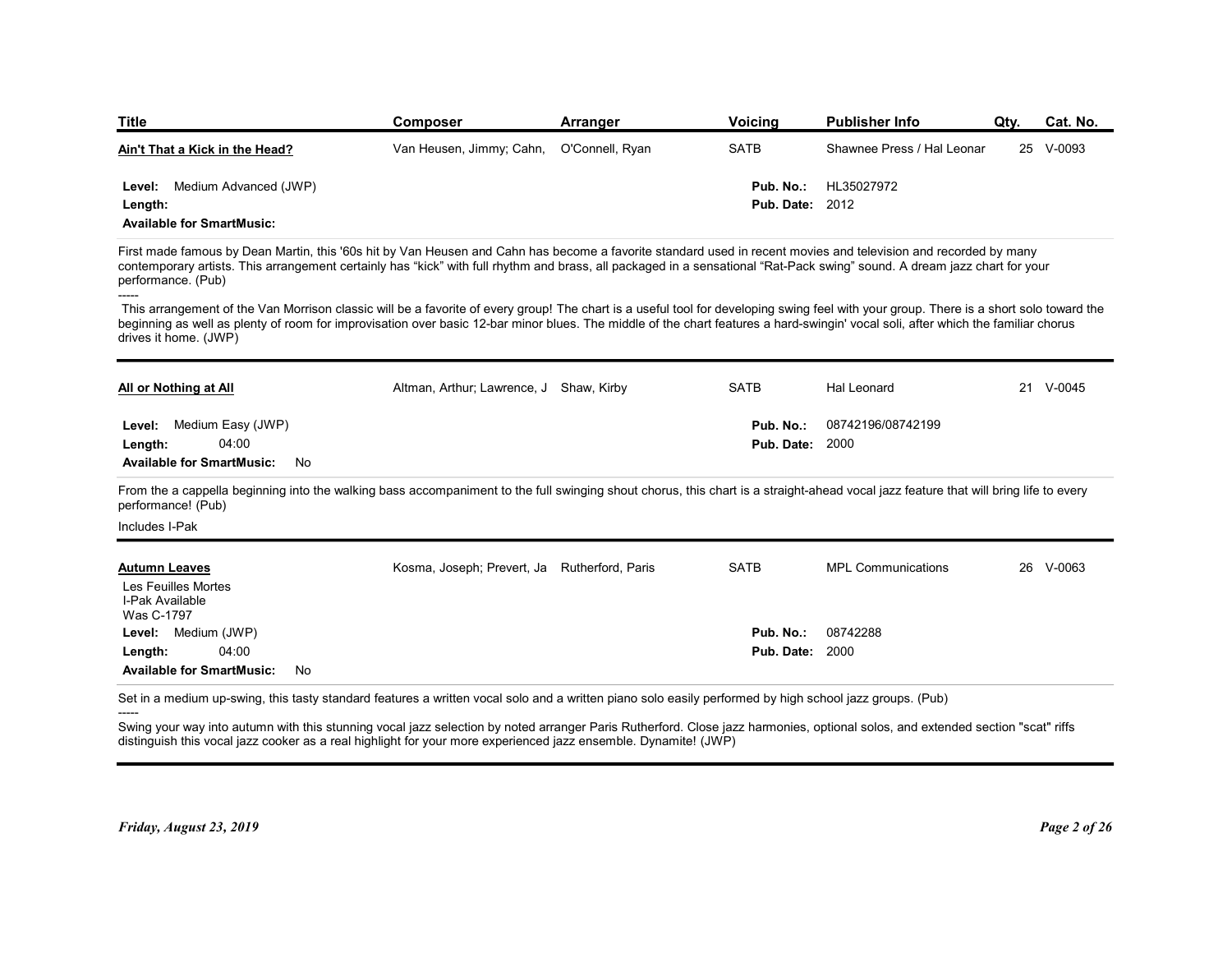| <b>Title</b>                                                                                                                                                                                          | <b>Composer</b> | Arranger         | <b>Voicing</b>          | <b>Publisher Info</b>       | Qty. | Cat. No.  |
|-------------------------------------------------------------------------------------------------------------------------------------------------------------------------------------------------------|-----------------|------------------|-------------------------|-----------------------------|------|-----------|
| <b>Baroque Samba</b>                                                                                                                                                                                  | Meader, Darmon  |                  | SATB                    | <b>UNC Jazz Press</b>       |      | 27 V-0002 |
| Grade 3 (Pub)<br>Level:<br>Length:                                                                                                                                                                    |                 |                  | Pub. No.:<br>Pub. Date: | 1490                        |      |           |
| Available for SmartMusic: No                                                                                                                                                                          |                 |                  |                         |                             |      |           |
| This theme by Darmon Meader opens in four-part with a traditional Baroque approach, then surprisingly changes to samba style. This chart is appropriate for an array of concert<br>programming. (Pub) |                 |                  |                         |                             |      |           |
| <b>Basically Blues</b>                                                                                                                                                                                | Wilson, Phil    | Broadley, Sharon | <b>SATB</b>             | Judy Green Music/University |      | 30 V-0001 |
| Level:                                                                                                                                                                                                |                 |                  | Pub. No.:               | $T-20$                      |      |           |
| Length:<br>Available for SmartMusic: No                                                                                                                                                               |                 |                  | Pub. Date:              |                             |      |           |

| <b>Title</b>                                                                                                                                                                                                                                                                                                  | <b>Composer</b>                        | <b>Arranger</b>  | Voicing                             | <b>Publisher Info</b>       | Qty. | <b>Cat. No.</b> |
|---------------------------------------------------------------------------------------------------------------------------------------------------------------------------------------------------------------------------------------------------------------------------------------------------------------|----------------------------------------|------------------|-------------------------------------|-----------------------------|------|-----------------|
| <b>Baroque Samba</b>                                                                                                                                                                                                                                                                                          | Meader, Darmon                         |                  | SATB                                | <b>UNC Jazz Press</b>       |      | 27 V-0002       |
| Level: Grade 3 (Pub)<br>Length:<br><b>Available for SmartMusic:</b><br>No                                                                                                                                                                                                                                     |                                        |                  | Pub. No.:<br>Pub. Date:             | 1490                        |      |                 |
| This theme by Darmon Meader opens in four-part with a traditional Baroque approach, then surprisingly changes to samba style. This chart is appropriate for an array of concert<br>programming. (Pub)                                                                                                         |                                        |                  |                                     |                             |      |                 |
| <b>Basically Blues</b>                                                                                                                                                                                                                                                                                        | Wilson, Phil                           | Broadley, Sharon | SATB                                | Judy Green Music/University |      | 30 V-0001       |
| Level:<br>Length:<br><b>Available for SmartMusic:</b><br>No                                                                                                                                                                                                                                                   |                                        |                  | Pub. No.:<br>Pub. Date:             | $T-20$                      |      |                 |
| <b>Blackbird</b>                                                                                                                                                                                                                                                                                              | Lennon, John; McCartney, P Rosen, Gary |                  | SATB                                | <b>UNC Jazz Press</b>       |      | 16 V-0065       |
| Grade 3 (Pub)<br>Level:<br>Length:<br><b>Available for SmartMusic:</b>                                                                                                                                                                                                                                        |                                        |                  | Pub. No.:<br>Pub. Date:             | 2008                        |      |                 |
| An a cappella setting for one of Lennon and McCartney's most lovely tunes. It begins with a rubato, choral-style introduction, becomes "a tempo" with a soprano lead and rhythmic<br>backgrounds, shifts to a light jazz feel with a tenor melody and improvised scat solo and closes with lush chords. (Pub) |                                        |                  |                                     |                             |      |                 |
| <b>Blue Skies</b><br>Was C-1796                                                                                                                                                                                                                                                                               | Berlin, Irving                         | Zegree, Steve    | SATB                                | Irving Berlin Music         |      | 26 V-0062       |
| Level: Medium Easy (JWP)<br>02:10<br>Length:<br><b>Available for SmartMusic:</b><br>No                                                                                                                                                                                                                        |                                        |                  | Pub. No.:<br><b>Pub. Date: 1994</b> | 08200204                    |      |                 |
| Irving Berlin's standard receives an updated jazz treatment from Steve Zegree. Great for developing vocal style. It swings! (Pub)                                                                                                                                                                             |                                        |                  |                                     |                             |      |                 |
| -----<br>Here's Irving Berlin's great song in an updated, jazz-flavored treatment by Steve Zegree. As performed by Western Michigan University's "Gold Company," it's great for developing<br>pop/jazz vocal style. It really swings! (JWP)                                                                   |                                        |                  |                                     |                             |      |                 |
| Friday, August 23, 2019                                                                                                                                                                                                                                                                                       |                                        |                  |                                     |                             |      | Page 3 of 26    |
|                                                                                                                                                                                                                                                                                                               |                                        |                  |                                     |                             |      |                 |

| <b>Blue Skies</b>                      | Berlin, Irving | Zegree, Steve | SATB       | Irving Berlin Music | 26 V-0062 |
|----------------------------------------|----------------|---------------|------------|---------------------|-----------|
| Was C-1796                             |                |               |            |                     |           |
| <b>Level:</b> Medium Easy (JWP)        |                |               | Pub. No.:  | 08200204            |           |
| Length:<br>02:10                       |                |               | Pub. Date: | 1994                |           |
| <b>Available for SmartMusic:</b><br>No |                |               |            |                     |           |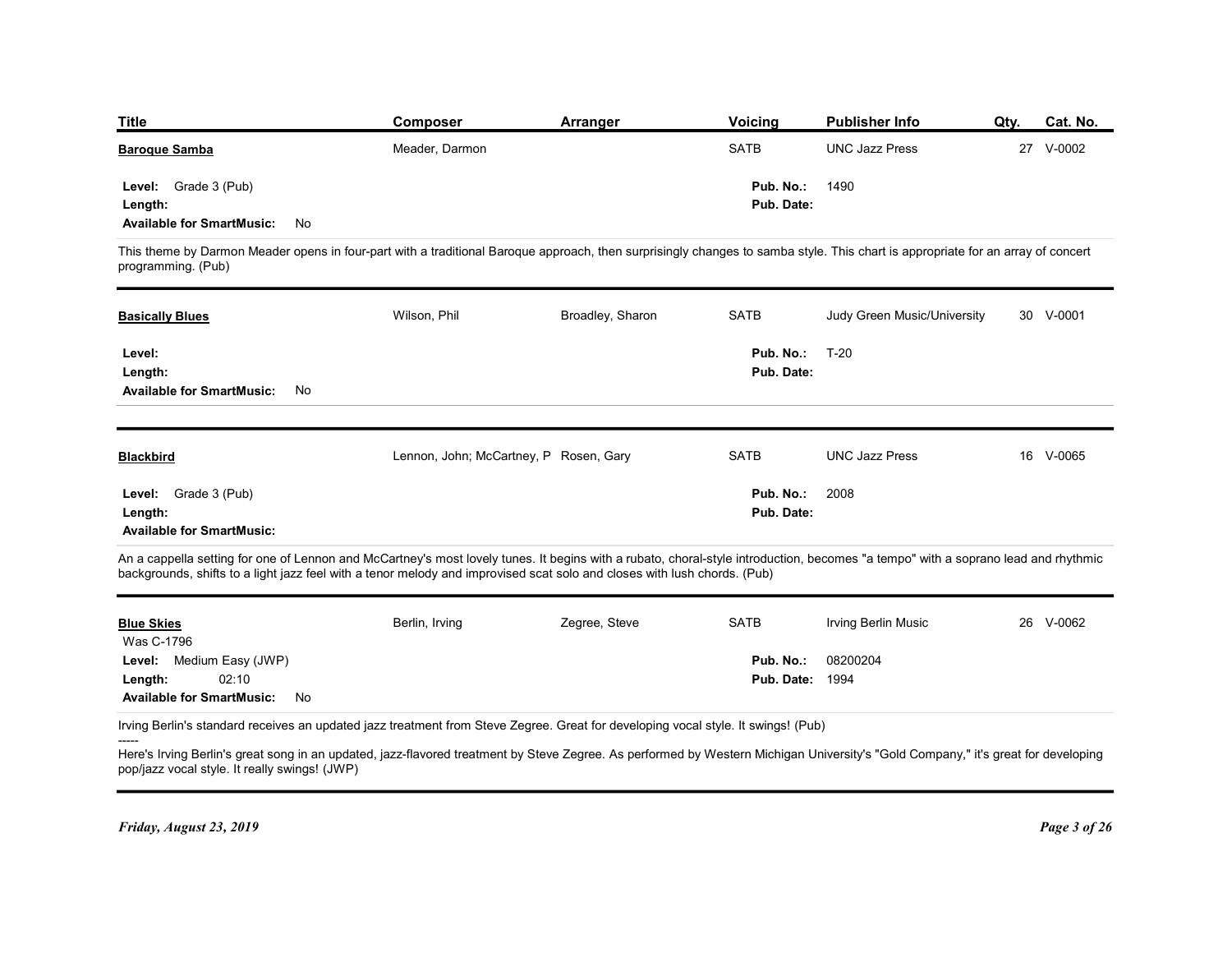| <b>Title</b><br><b>Brazasia</b>                              | <b>Composer</b><br>Barnes, Jennifer | <b>Arranger</b> | Voicing<br><b>SSATTB</b> | Publisher Info<br><b>UNC Jazz Press</b> | Qty. Cat. No.<br>15 V-0079 |  |
|--------------------------------------------------------------|-------------------------------------|-----------------|--------------------------|-----------------------------------------|----------------------------|--|
| I-Pak Available (V-0084)<br>Level: Grade IV (Pub)<br>Length: |                                     |                 | Pub. No.:<br>Pub. Date:  | VJ2159                                  |                            |  |

| <b>Title</b>                                                                                                                                                                                                                                                        | Composer                | Arranger         | <b>Voicing</b>          | <b>Publisher Info</b>       | Qty. | Cat. No.     |
|---------------------------------------------------------------------------------------------------------------------------------------------------------------------------------------------------------------------------------------------------------------------|-------------------------|------------------|-------------------------|-----------------------------|------|--------------|
| <b>Brazasia</b><br>I-Pak Available (V-0084)                                                                                                                                                                                                                         | Barnes, Jennifer        |                  | <b>SSATTB</b>           | <b>UNC Jazz Press</b>       |      | 15 V-0079    |
| Level: Grade IV (Pub)<br>Length:                                                                                                                                                                                                                                    |                         |                  | Pub. No.:<br>Pub. Date: | VJ2159                      |      |              |
| <b>Available for SmartMusic:</b>                                                                                                                                                                                                                                    |                         |                  |                         |                             |      |              |
| This contemporary, mellow Latin tune was originally performed by jazz-fusion artist Yutaka and provides a good opportunity to explore the complexities of Latin rhythms. There is<br>an improvisation section (vocal or instrumental) with background vocals. (Pub) |                         |                  |                         |                             |      |              |
| <b>Brazasia</b>                                                                                                                                                                                                                                                     | Barnes, Jennifer        |                  |                         | <b>UNC Jazz Press</b>       |      | 1 V-0084     |
| I-Pak for V-0079<br>Level: Grade IV (Pub)                                                                                                                                                                                                                           |                         |                  | Pub. No.:               | VJ2159                      |      |              |
| Length:                                                                                                                                                                                                                                                             |                         |                  | Pub. Date:              |                             |      |              |
| <b>Available for SmartMusic:</b>                                                                                                                                                                                                                                    |                         |                  |                         |                             |      |              |
| This contemporary, mellow Latin tune was originally performed by jazz-fusion artist Yutaka and provides a good opportunity to explore the complexities of Latin rhythms. There is<br>an improvisation section (vocal or instrumental) with background vocals. (Pub) |                         |                  |                         |                             |      |              |
| Caravan                                                                                                                                                                                                                                                             | Ellington; Mills; Tizol | Meader; Eldridge |                         | Judy Green Music/University |      | 28 V-0011    |
| Level:                                                                                                                                                                                                                                                              |                         |                  | Pub. No.:               | M-301                       |      |              |
| Length:                                                                                                                                                                                                                                                             |                         |                  | Pub. Date:              |                             |      |              |
|                                                                                                                                                                                                                                                                     |                         |                  |                         |                             |      |              |
| <b>Available for SmartMusic:</b><br>No                                                                                                                                                                                                                              |                         |                  |                         |                             |      |              |
|                                                                                                                                                                                                                                                                     |                         |                  |                         |                             |      |              |
|                                                                                                                                                                                                                                                                     |                         |                  |                         |                             |      |              |
|                                                                                                                                                                                                                                                                     |                         |                  |                         |                             |      |              |
|                                                                                                                                                                                                                                                                     |                         |                  |                         |                             |      |              |
|                                                                                                                                                                                                                                                                     |                         |                  |                         |                             |      |              |
|                                                                                                                                                                                                                                                                     |                         |                  |                         |                             |      |              |
|                                                                                                                                                                                                                                                                     |                         |                  |                         |                             |      |              |
|                                                                                                                                                                                                                                                                     |                         |                  |                         |                             |      |              |
|                                                                                                                                                                                                                                                                     |                         |                  |                         |                             |      |              |
| Friday, August 23, 2019                                                                                                                                                                                                                                             |                         |                  |                         |                             |      | Page 4 of 26 |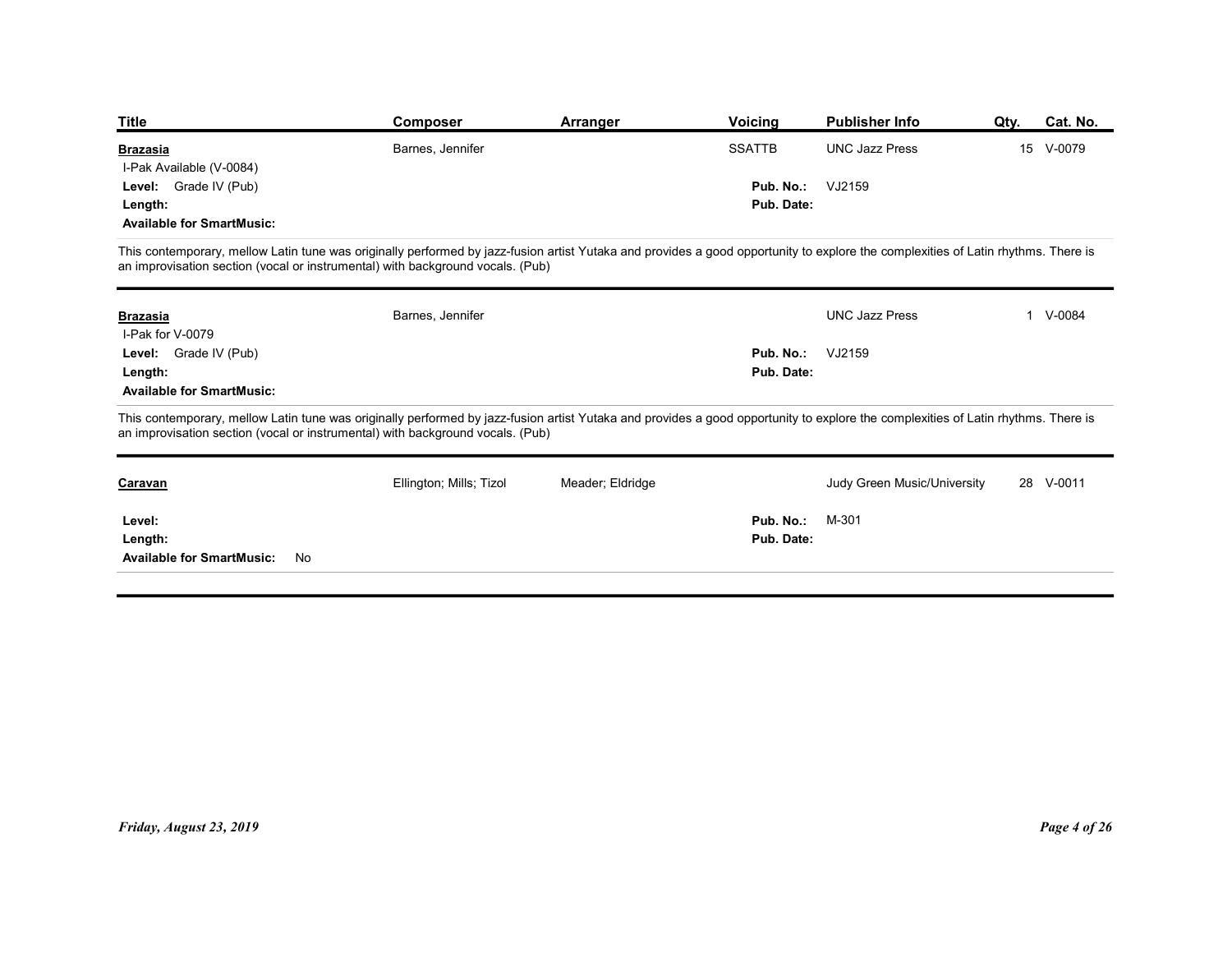| <b>Title</b>                                                                                                                                                                                                                                                                                                                                                                                                                             | <b>Composer</b>                          | Arranger | <b>Voicing</b>         | <b>Publisher Info</b>      | Qtv. | Cat. No.  |
|------------------------------------------------------------------------------------------------------------------------------------------------------------------------------------------------------------------------------------------------------------------------------------------------------------------------------------------------------------------------------------------------------------------------------------------|------------------------------------------|----------|------------------------|----------------------------|------|-----------|
| <b>Charleston Alley</b>                                                                                                                                                                                                                                                                                                                                                                                                                  | Sampson, Edgar M.; Hendri Meader, Darmon |          | <b>SATB</b>            | Shawnee Press / Hal Leonar |      | 25 V-0070 |
|                                                                                                                                                                                                                                                                                                                                                                                                                                          |                                          |          | Pub. No.:              | A2355 / HL35003241         |      |           |
| Medium Advanced (JWP)<br>Level:                                                                                                                                                                                                                                                                                                                                                                                                          |                                          |          |                        |                            |      |           |
| 03:15<br>Length:                                                                                                                                                                                                                                                                                                                                                                                                                         |                                          |          | <b>Pub. Date: 2009</b> |                            |      |           |
| <b>Available for SmartMusic:</b><br>Darmon Meader's arrangement of Charleston Alley pays tribute to Lambert, Hendricks & Ross, as well as Charlie Barnet, while expanding the voicings, and also placing the song<br>in a much more "SATB-friendly" key. This arrangement is a great introduction to the classic vocalese style of Lambert, Hendricks & Ross, and will work well for most medium to<br>advanced vocal jazz groups. (Pub) |                                          |          |                        |                            |      |           |
| This vocal jazz chart by Darmon Meader pays tribute to the famous group "Lambert, Hendricks & Ross," as well as bandleader Charlie Barnet. If you have a good ensemble and a<br>confident soloist, it will showcase their talents in fine style! (JWP)                                                                                                                                                                                   |                                          |          |                        |                            |      |           |
| <b>Charlston Alley</b>                                                                                                                                                                                                                                                                                                                                                                                                                   | Sampson, Edgar M.; Hendri Meader, Darmon |          | I-Pak                  | Shawnee Press / Hal Leonar |      | 1 V-0071  |
| <b>Rhythm Parts</b><br>Level: Medium Advanced (JWP)                                                                                                                                                                                                                                                                                                                                                                                      |                                          |          | Pub. No.:              | A2355 / HL35003241         |      |           |
| Length:<br><b>Available for SmartMusic:</b>                                                                                                                                                                                                                                                                                                                                                                                              |                                          |          | <b>Pub. Date: 2009</b> |                            |      |           |

| <b>Charlston Alley</b>              | Sampson, Edgar M.; Hendri Meader, Darmon | I-Pak                  | Shawnee Press / Hal Leonar | $V-0071$ |
|-------------------------------------|------------------------------------------|------------------------|----------------------------|----------|
| <b>Rhythm Parts</b>                 |                                          |                        |                            |          |
| <b>Level:</b> Medium Advanced (JWP) |                                          | Pub. No.:              | A2355 / HL35003241         |          |
| Length:                             |                                          | <b>Pub. Date: 2009</b> |                            |          |
| <b>Available for SmartMusic:</b>    |                                          |                        |                            |          |

| Length:<br>03:15                                                                                                                                |                                                                                                                                                                                                                                                                                                                                                                                                                                                                                                                                                 |                        |                            |          |
|-------------------------------------------------------------------------------------------------------------------------------------------------|-------------------------------------------------------------------------------------------------------------------------------------------------------------------------------------------------------------------------------------------------------------------------------------------------------------------------------------------------------------------------------------------------------------------------------------------------------------------------------------------------------------------------------------------------|------------------------|----------------------------|----------|
|                                                                                                                                                 |                                                                                                                                                                                                                                                                                                                                                                                                                                                                                                                                                 | <b>Pub. Date: 2009</b> |                            |          |
|                                                                                                                                                 |                                                                                                                                                                                                                                                                                                                                                                                                                                                                                                                                                 |                        |                            |          |
| <b>Available for SmartMusic:</b><br>advanced vocal jazz groups. (Pub)<br>confident soloist, it will showcase their talents in fine style! (JWP) | Darmon Meader's arrangement of Charleston Alley pays tribute to Lambert, Hendricks & Ross, as well as Charlie Barnet, while expanding the voicings, and also placing the song<br>in a much more "SATB-friendly" key. This arrangement is a great introduction to the classic vocalese style of Lambert, Hendricks & Ross, and will work well for most medium to<br>This vocal jazz chart by Darmon Meader pays tribute to the famous group "Lambert, Hendricks & Ross," as well as bandleader Charlie Barnet. If you have a good ensemble and a |                        |                            |          |
| <b>Charlston Alley</b>                                                                                                                          | Sampson, Edgar M.; Hendri Meader, Darmon                                                                                                                                                                                                                                                                                                                                                                                                                                                                                                        | I-Pak                  | Shawnee Press / Hal Leonar | 1 V-0071 |
| <b>Rhythm Parts</b>                                                                                                                             |                                                                                                                                                                                                                                                                                                                                                                                                                                                                                                                                                 |                        |                            |          |
| Level: Medium Advanced (JWP)                                                                                                                    |                                                                                                                                                                                                                                                                                                                                                                                                                                                                                                                                                 | Pub. No.:              | A2355 / HL35003241         |          |
| Length:                                                                                                                                         |                                                                                                                                                                                                                                                                                                                                                                                                                                                                                                                                                 | <b>Pub. Date: 2009</b> |                            |          |
| <b>Available for SmartMusic:</b>                                                                                                                |                                                                                                                                                                                                                                                                                                                                                                                                                                                                                                                                                 |                        |                            |          |
| advanced vocal jazz groups. (Pub)<br>confident soloist, it will showcase their talents in fine style! (JWP)                                     | This vocal jazz chart by Darmon Meader pays tribute to the famous group "Lambert, Hendricks & Ross," as well as bandleader Charlie Barnet. If you have a good ensemble and a                                                                                                                                                                                                                                                                                                                                                                    |                        |                            |          |
| <b>Chili Con Carne</b>                                                                                                                          | Edenroth, Anders                                                                                                                                                                                                                                                                                                                                                                                                                                                                                                                                | <b>SSATB</b>           | <b>Walton Music</b>        | 4 V-0035 |
| Level:                                                                                                                                          |                                                                                                                                                                                                                                                                                                                                                                                                                                                                                                                                                 | Pub. No.:              | <b>WRG1000</b>             |          |
| Length:                                                                                                                                         |                                                                                                                                                                                                                                                                                                                                                                                                                                                                                                                                                 | Pub. Date:             |                            |          |
|                                                                                                                                                 |                                                                                                                                                                                                                                                                                                                                                                                                                                                                                                                                                 |                        |                            |          |
|                                                                                                                                                 |                                                                                                                                                                                                                                                                                                                                                                                                                                                                                                                                                 |                        |                            |          |
| <b>Available for SmartMusic:</b> No                                                                                                             |                                                                                                                                                                                                                                                                                                                                                                                                                                                                                                                                                 |                        |                            |          |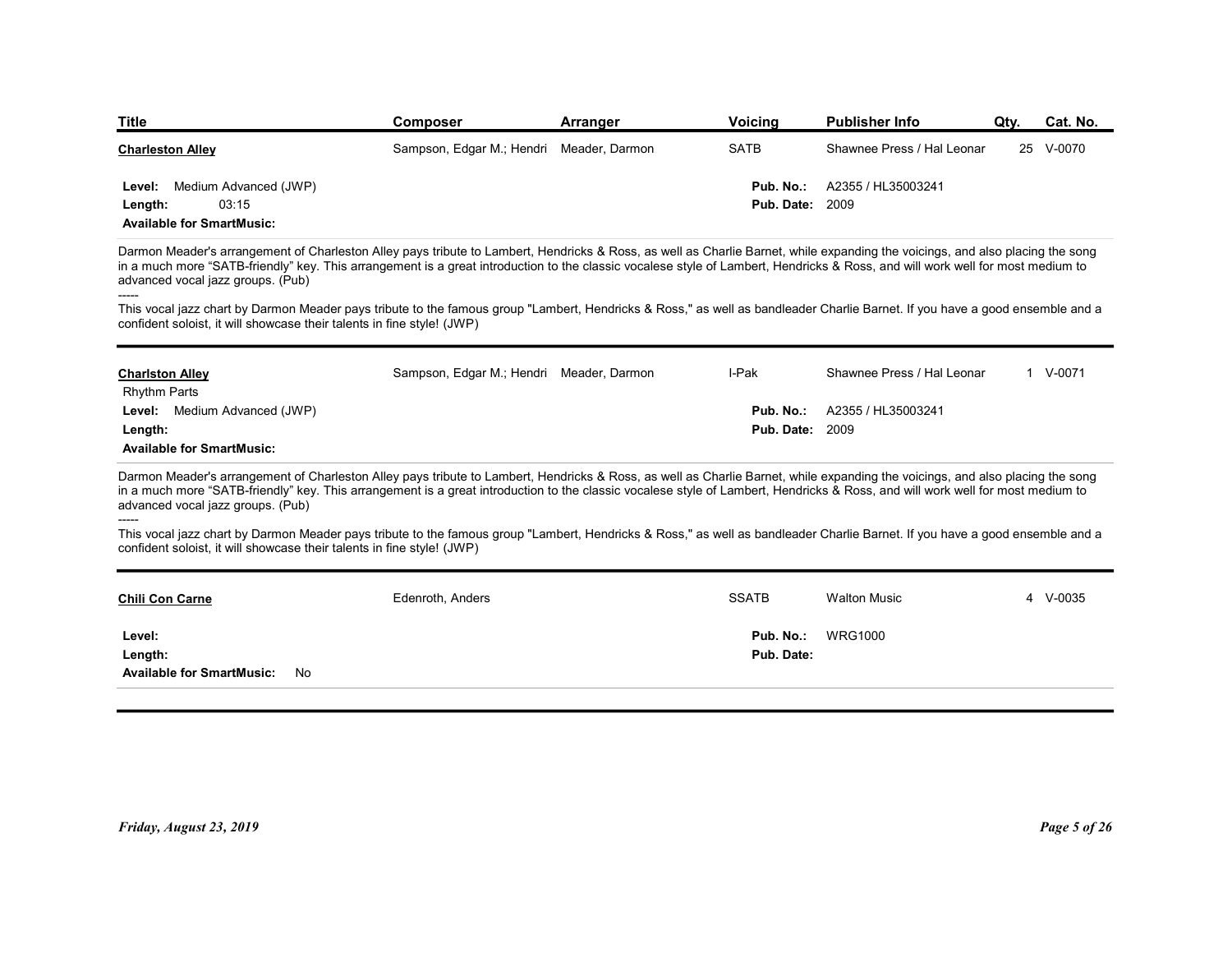| <b>Title</b>                                                                                             |    | Composer                    | <b>Arranger</b>   | <b>Voicing</b>                              | <b>Publisher Info</b>              | Qty. | Cat. No.     |
|----------------------------------------------------------------------------------------------------------|----|-----------------------------|-------------------|---------------------------------------------|------------------------------------|------|--------------|
| <b>Cinnamon and Clove</b>                                                                                |    | Mandel, Johnny; Bergman,    | Weir, Michele     | SATB                                        | <b>UNC Jazz Press</b>              |      | 30 V-0027    |
| Level:<br>Length:<br><b>Available for SmartMusic:</b>                                                    | No |                             |                   | Pub. No.:<br>Pub. Date:                     |                                    |      |              |
| 2 Sets of Instruments                                                                                    |    |                             |                   |                                             |                                    |      |              |
| <b>Come Fly With Me</b>                                                                                  |    | Cahn, Sammy; Van Heusen,    |                   |                                             | Self Published                     |      | 16 V-0078    |
| Level:<br>Length:<br><b>Available for SmartMusic:</b>                                                    |    |                             |                   | Pub. No.:<br>Pub. Date:                     |                                    |      |              |
| <b>Come Home</b>                                                                                         |    | Eldridge, Peter; Cohen, Sus |                   | SATB                                        | Shawnee Press                      |      | 48 V-0042    |
| Level:<br>02:15<br>Length:<br><b>Available for SmartMusic:</b>                                           | No |                             |                   | <b>Pub. No.: A 1921</b><br>Pub. Date:       |                                    |      |              |
| + Cassette                                                                                               |    |                             |                   |                                             |                                    |      |              |
| Day in the Life of a Fool, A<br>(Manha De Carnaval)<br>Level:<br>Length:<br>Available for SmartMusic: No |    | Bonfa, Luiz; Sigman, Carl   | Rutherford, Paris | SATB<br>Pub. No.:<br><b>Pub. Date: 2002</b> | Hal Leonard<br>08743208 / 08743209 |      | 23 V-0044    |
| Includes I-PAK                                                                                           |    |                             |                   |                                             |                                    |      |              |
|                                                                                                          |    |                             |                   |                                             |                                    |      |              |
|                                                                                                          |    |                             |                   |                                             |                                    |      |              |
| Friday, August 23, 2019                                                                                  |    |                             |                   |                                             |                                    |      | Page 6 of 26 |
|                                                                                                          |    |                             |                   |                                             |                                    |      |              |
|                                                                                                          |    |                             |                   |                                             |                                    |      |              |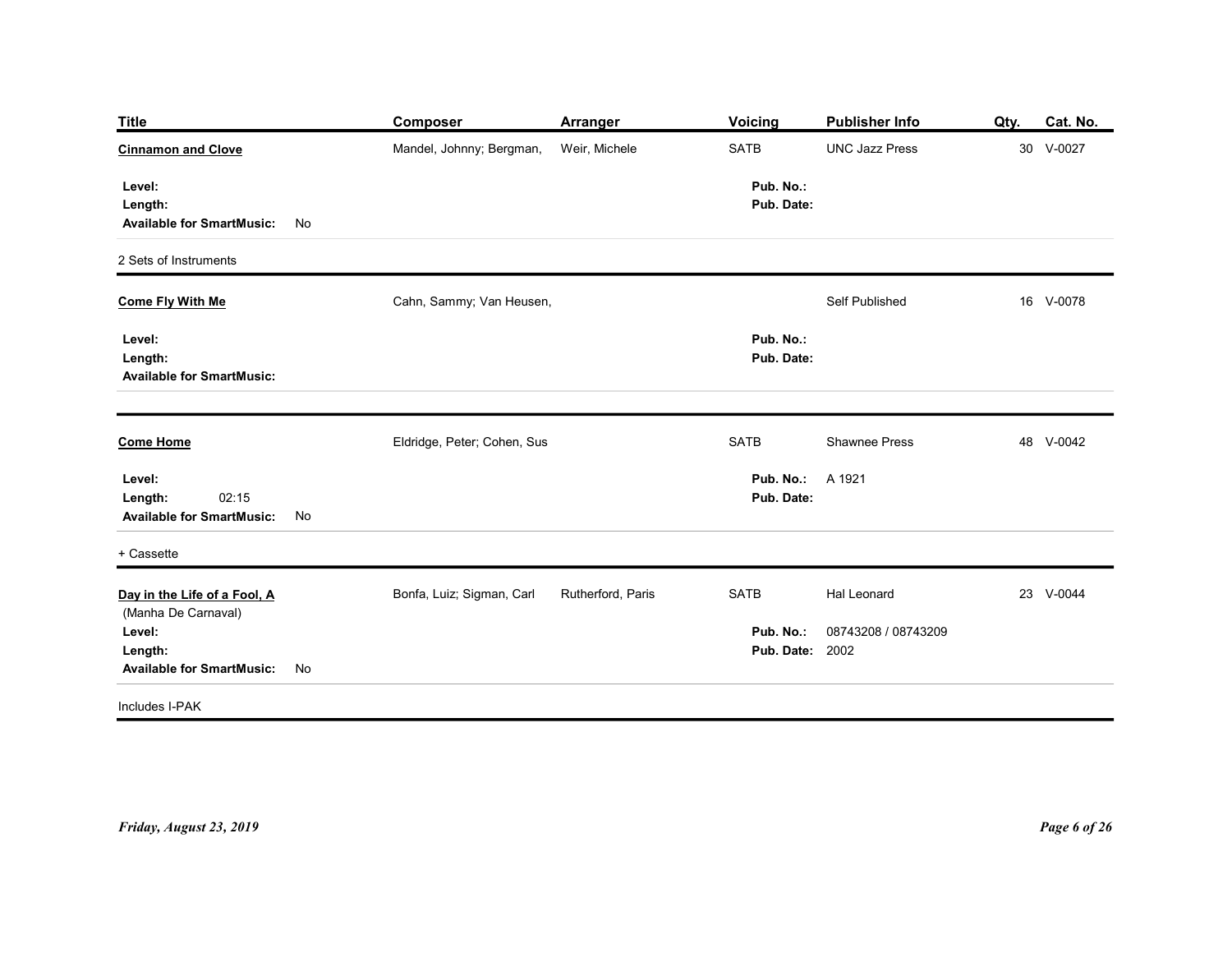| <b>Title</b>                                                         | Composer                 | <b>Arranger</b>   | Voicing                          | <b>Publisher Info</b>       | Qty. | Cat. No.  |
|----------------------------------------------------------------------|--------------------------|-------------------|----------------------------------|-----------------------------|------|-----------|
| <b>Der Fruehling</b>                                                 | Bach, Wilhelm Friedemann | Swingle, Ward     | SATB                             | Swingle Music               |      | 24 V-0014 |
| Level:<br>Length:<br><b>Available for SmartMusic:</b><br>No          |                          |                   | Pub. No.:<br>Pub. Date:          | $GB-3$                      |      |           |
| Doodlin'                                                             | Silver, Horace           | Marois, Rejean    |                                  | Judy Green Music/University |      | 29 V-0007 |
| Level:<br>Length:<br><b>Available for SmartMusic:</b><br>No          |                          |                   | Pub. No.:<br>Pub. Date:          | $T-12$                      |      |           |
| Duke's Place (C Jam Blues)                                           | Ellington, Duke          | Anderson, Tom     | SATB                             | Warner Brothers             |      | 16 V-0010 |
| Level:<br>Length:<br>Available for SmartMusic: No                    |                          |                   | Pub. No.: T0027CC1<br>Pub. Date: |                             |      |           |
| <b>Ev'ry Time We Say Goodbye</b>                                     | Porter, Cole             | Rutherford, Paris | SATB                             | Hal Leonard                 |      | 25 V-0028 |
| Level:<br>03:18<br>Length:<br><b>Available for SmartMusic:</b><br>No |                          |                   | Pub. No.:<br>Pub. Date:          | 08742674 / 08742675 (I-Pak) |      |           |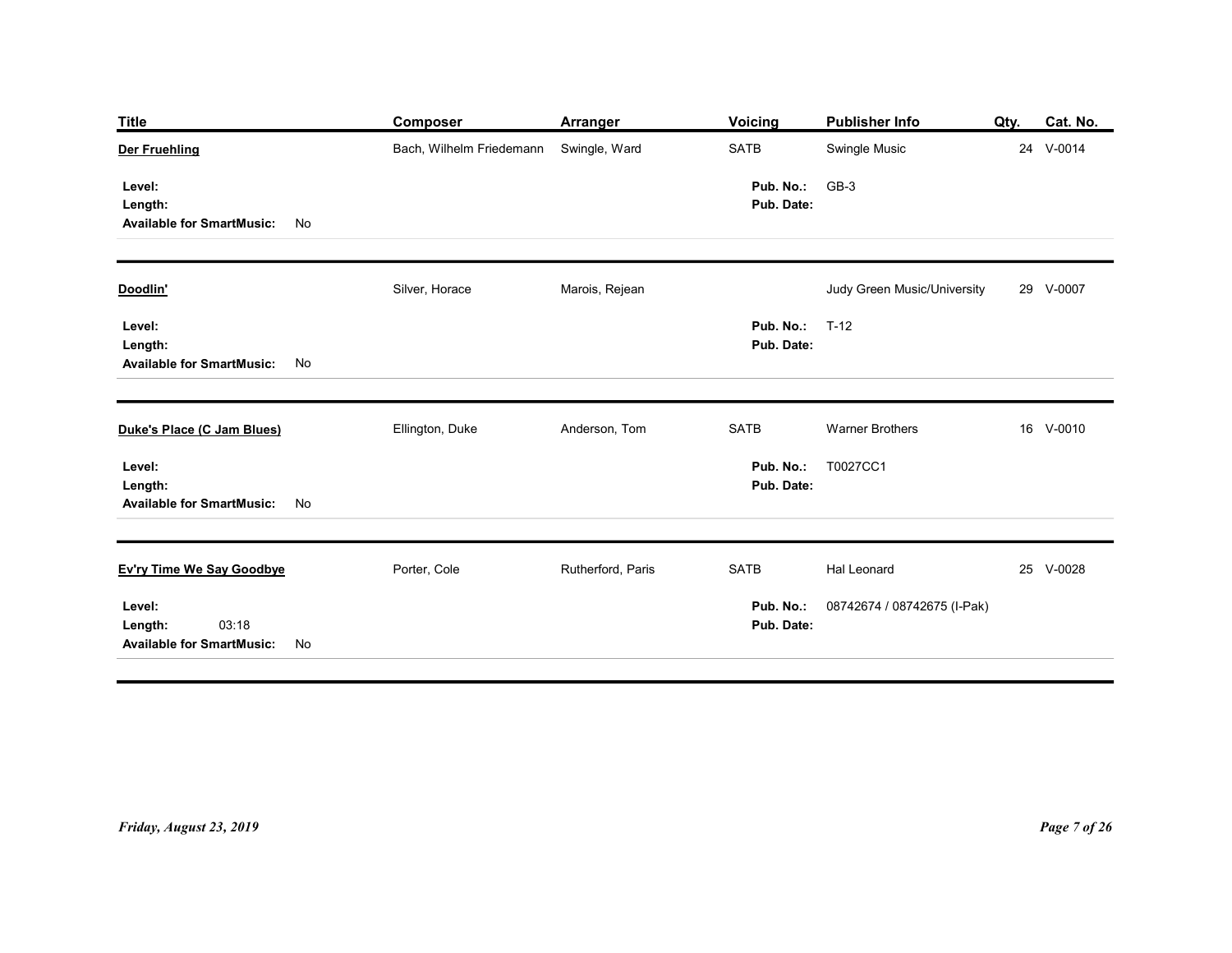| <b>Title</b>                                                                                                                                                                                                                                                                                                        | Composer                                       | <b>Arranger</b> | Voicing                | <b>Publisher Info</b>   | Qty.      | Cat. No. |
|---------------------------------------------------------------------------------------------------------------------------------------------------------------------------------------------------------------------------------------------------------------------------------------------------------------------|------------------------------------------------|-----------------|------------------------|-------------------------|-----------|----------|
| <b>Falling in Love With Love</b>                                                                                                                                                                                                                                                                                    | Rodgers, Richard; Hart, Lore Rutherford, Paris |                 | SATB                   | <b>Williamson Music</b> | 27 V-0036 |          |
| Level:                                                                                                                                                                                                                                                                                                              |                                                |                 | Pub. No.:              | 08742677                |           |          |
| 02:50<br>Length:<br>Available for SmartMusic: No                                                                                                                                                                                                                                                                    |                                                |                 | Pub. Date:             |                         |           |          |
| with (2) I-Paks                                                                                                                                                                                                                                                                                                     |                                                |                 |                        |                         |           |          |
|                                                                                                                                                                                                                                                                                                                     |                                                | Shaw, Kirby     | <b>SATB</b>            | Hal Leonard             | 28 V-0081 |          |
| Fly Me to the Moon (in Other Words)<br>I-Pak Available (V-0083)                                                                                                                                                                                                                                                     | Howard, Bert                                   |                 |                        |                         |           |          |
| Level:                                                                                                                                                                                                                                                                                                              |                                                |                 | Pub. No.:              | HL08201570              |           |          |
| Length:<br><b>Available for SmartMusic:</b>                                                                                                                                                                                                                                                                         |                                                |                 | <b>Pub. Date: 2003</b> |                         |           |          |
| This great jazz standard has been recorded by Tony Bennett and many others. The Latin groove setting is great for developing style, diction and ensemble skills. Don't miss it!<br>(Pub)                                                                                                                            |                                                |                 |                        |                         |           |          |
| -----<br>People will recall this great jazz standard as recorded by Tony Bennett, but many other singers have given their rendition of this tune as well. Put your own "trademark sound" on<br>this Latin groove setting that is great for developing jazz style, diction and ensemble skills. Don't miss it! (JWP) |                                                |                 |                        |                         |           |          |
| Fly Me to the Moon (in Other Words)<br>I-Pak for V-0081                                                                                                                                                                                                                                                             | Howard, Bert                                   | Shaw, Kirby     | SATB                   | Hal Leonard             | 1 V-0083  |          |

| People will recall this great jazz standard as recorded by Tony Bennett, but many other singers have given their rendition of this tune as well. Put your own "trademark sound" on<br>this Latin groove setting that is great for developing jazz style, diction and ensemble skills. Don't miss it! (JWP) |              |             |                        |             |              |
|------------------------------------------------------------------------------------------------------------------------------------------------------------------------------------------------------------------------------------------------------------------------------------------------------------|--------------|-------------|------------------------|-------------|--------------|
| Fly Me to the Moon (in Other Words)<br>I-Pak for V-0081                                                                                                                                                                                                                                                    | Howard, Bert | Shaw, Kirby | <b>SATB</b>            | Hal Leonard | 1 V-0083     |
| Level:                                                                                                                                                                                                                                                                                                     |              |             | Pub. No.:              | HL08201573  |              |
| Length:<br><b>Available for SmartMusic:</b>                                                                                                                                                                                                                                                                |              |             | <b>Pub. Date: 2003</b> |             |              |
| This great jazz standard has been recorded by Tony Bennett and many others. The Latin groove setting is great for developing style, diction and ensemble skills. Don't miss it!<br>(Pub)                                                                                                                   |              |             |                        |             |              |
| People will recall this great jazz standard as recorded by Tony Bennett, but many other singers have given their rendition of this tune as well. Put your own "trademark sound" on<br>this Latin groove setting that is great for developing jazz style, diction and ensemble skills. Don't miss it! (JWP) |              |             |                        |             |              |
| Friday, August 23, 2019                                                                                                                                                                                                                                                                                    |              |             |                        |             | Page 8 of 26 |
|                                                                                                                                                                                                                                                                                                            |              |             |                        |             |              |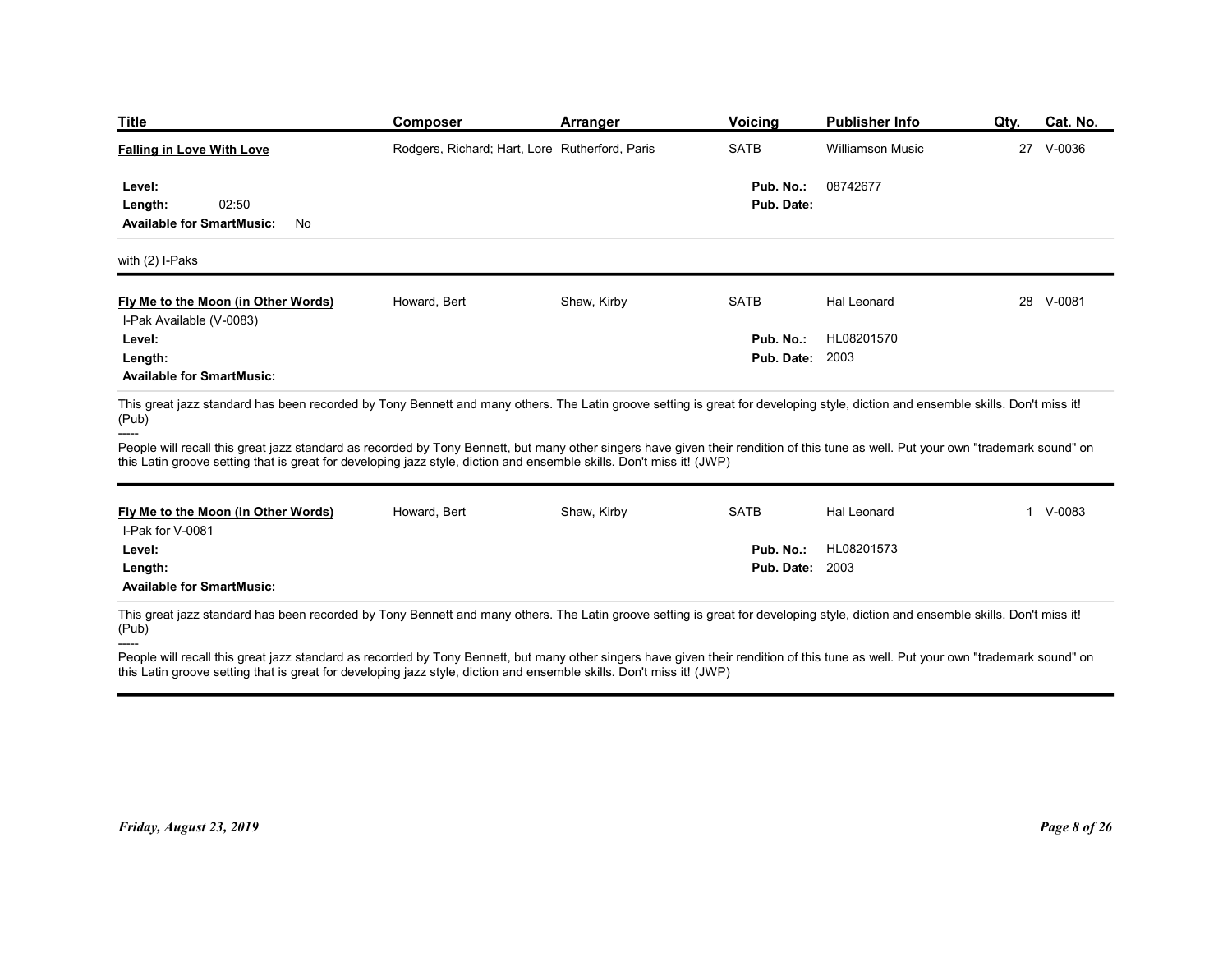| Composer<br><b>Voicing</b><br><b>Publisher Info</b><br>Cat. No.<br><b>Arranger</b><br>Qty.<br>Fool on the Hill, The<br>Lennon, John; McCartney, P Huff, Mac<br><b>SATB</b><br>26 V-0043<br>Hal Leonard<br>Pub. No.:<br>08743684<br>Level:<br>03:20<br><b>Pub. Date: 2003</b><br>Length:<br><b>Available for SmartMusic:</b><br>No<br>vocal jazz group. (JWP)<br>McFerrin, Bobby; Ferrante,<br>I-Pak<br>Sound Music Publications<br>1 V-0073<br>Freedom is a Voice<br>Buchholz, Tim<br>Pub. No.: SMP09-067<br>Level: Grade 4 (Pub)<br>Pub. Date:<br>Length:<br><b>Available for SmartMusic:</b><br>Bobby McFerrin and Russell Ferrante's collaboration is filled with creativity, imagination, and artistry. "Freedom is a voice. Freedom is a song. Freedom is a spirit of the people<br>McFerrin, Bobby; Ferrante, Buchholz, Tim<br>SATB<br>Sound Music Publications<br>24 V-0072<br>Freedom is a Voice<br>SMP09-067<br>Level: Grade 4 (Pub)<br>Pub. No.:<br><b>Pub. Date: 2009</b><br>Length:<br><b>Available for SmartMusic:</b><br>Bobby McFerrin and Russell Ferrante's collaboration is filled with creativity, imagination, and artistry. "Freedom is a voice. Freedom is a song. Freedom is a spirit of the people<br>strong" The arranger has captured the musical passion of this funk chart. A perfect piece to end your concert. (Pub)<br>Friday, August 23, 2019 |  |  |  |              |
|-------------------------------------------------------------------------------------------------------------------------------------------------------------------------------------------------------------------------------------------------------------------------------------------------------------------------------------------------------------------------------------------------------------------------------------------------------------------------------------------------------------------------------------------------------------------------------------------------------------------------------------------------------------------------------------------------------------------------------------------------------------------------------------------------------------------------------------------------------------------------------------------------------------------------------------------------------------------------------------------------------------------------------------------------------------------------------------------------------------------------------------------------------------------------------------------------------------------------------------------------------------------------------------------------------------------------------------------------------------------------------|--|--|--|--------------|
|                                                                                                                                                                                                                                                                                                                                                                                                                                                                                                                                                                                                                                                                                                                                                                                                                                                                                                                                                                                                                                                                                                                                                                                                                                                                                                                                                                               |  |  |  |              |
|                                                                                                                                                                                                                                                                                                                                                                                                                                                                                                                                                                                                                                                                                                                                                                                                                                                                                                                                                                                                                                                                                                                                                                                                                                                                                                                                                                               |  |  |  |              |
| Title<br>The light Latin flavor of this classic Beatles' song from the 1967 classic album Magical Mystery Tour will create a warm and wonderful concert moment. (Pub)<br>The light Latin flavor of this Beatles' song from the 1967 album "Magical Mystery Tour" will create a warm and wonderful concert moment. A bit of nostalgia for your show choir or<br>(1) I-Pak<br>strong" The arranger has captured the musical passion of this funk chart. A perfect piece to end your concert. (Pub)                                                                                                                                                                                                                                                                                                                                                                                                                                                                                                                                                                                                                                                                                                                                                                                                                                                                              |  |  |  |              |
|                                                                                                                                                                                                                                                                                                                                                                                                                                                                                                                                                                                                                                                                                                                                                                                                                                                                                                                                                                                                                                                                                                                                                                                                                                                                                                                                                                               |  |  |  |              |
|                                                                                                                                                                                                                                                                                                                                                                                                                                                                                                                                                                                                                                                                                                                                                                                                                                                                                                                                                                                                                                                                                                                                                                                                                                                                                                                                                                               |  |  |  |              |
|                                                                                                                                                                                                                                                                                                                                                                                                                                                                                                                                                                                                                                                                                                                                                                                                                                                                                                                                                                                                                                                                                                                                                                                                                                                                                                                                                                               |  |  |  |              |
|                                                                                                                                                                                                                                                                                                                                                                                                                                                                                                                                                                                                                                                                                                                                                                                                                                                                                                                                                                                                                                                                                                                                                                                                                                                                                                                                                                               |  |  |  |              |
|                                                                                                                                                                                                                                                                                                                                                                                                                                                                                                                                                                                                                                                                                                                                                                                                                                                                                                                                                                                                                                                                                                                                                                                                                                                                                                                                                                               |  |  |  |              |
|                                                                                                                                                                                                                                                                                                                                                                                                                                                                                                                                                                                                                                                                                                                                                                                                                                                                                                                                                                                                                                                                                                                                                                                                                                                                                                                                                                               |  |  |  |              |
|                                                                                                                                                                                                                                                                                                                                                                                                                                                                                                                                                                                                                                                                                                                                                                                                                                                                                                                                                                                                                                                                                                                                                                                                                                                                                                                                                                               |  |  |  |              |
|                                                                                                                                                                                                                                                                                                                                                                                                                                                                                                                                                                                                                                                                                                                                                                                                                                                                                                                                                                                                                                                                                                                                                                                                                                                                                                                                                                               |  |  |  |              |
|                                                                                                                                                                                                                                                                                                                                                                                                                                                                                                                                                                                                                                                                                                                                                                                                                                                                                                                                                                                                                                                                                                                                                                                                                                                                                                                                                                               |  |  |  |              |
|                                                                                                                                                                                                                                                                                                                                                                                                                                                                                                                                                                                                                                                                                                                                                                                                                                                                                                                                                                                                                                                                                                                                                                                                                                                                                                                                                                               |  |  |  |              |
|                                                                                                                                                                                                                                                                                                                                                                                                                                                                                                                                                                                                                                                                                                                                                                                                                                                                                                                                                                                                                                                                                                                                                                                                                                                                                                                                                                               |  |  |  |              |
|                                                                                                                                                                                                                                                                                                                                                                                                                                                                                                                                                                                                                                                                                                                                                                                                                                                                                                                                                                                                                                                                                                                                                                                                                                                                                                                                                                               |  |  |  |              |
|                                                                                                                                                                                                                                                                                                                                                                                                                                                                                                                                                                                                                                                                                                                                                                                                                                                                                                                                                                                                                                                                                                                                                                                                                                                                                                                                                                               |  |  |  |              |
|                                                                                                                                                                                                                                                                                                                                                                                                                                                                                                                                                                                                                                                                                                                                                                                                                                                                                                                                                                                                                                                                                                                                                                                                                                                                                                                                                                               |  |  |  |              |
|                                                                                                                                                                                                                                                                                                                                                                                                                                                                                                                                                                                                                                                                                                                                                                                                                                                                                                                                                                                                                                                                                                                                                                                                                                                                                                                                                                               |  |  |  |              |
|                                                                                                                                                                                                                                                                                                                                                                                                                                                                                                                                                                                                                                                                                                                                                                                                                                                                                                                                                                                                                                                                                                                                                                                                                                                                                                                                                                               |  |  |  |              |
|                                                                                                                                                                                                                                                                                                                                                                                                                                                                                                                                                                                                                                                                                                                                                                                                                                                                                                                                                                                                                                                                                                                                                                                                                                                                                                                                                                               |  |  |  |              |
|                                                                                                                                                                                                                                                                                                                                                                                                                                                                                                                                                                                                                                                                                                                                                                                                                                                                                                                                                                                                                                                                                                                                                                                                                                                                                                                                                                               |  |  |  |              |
|                                                                                                                                                                                                                                                                                                                                                                                                                                                                                                                                                                                                                                                                                                                                                                                                                                                                                                                                                                                                                                                                                                                                                                                                                                                                                                                                                                               |  |  |  |              |
|                                                                                                                                                                                                                                                                                                                                                                                                                                                                                                                                                                                                                                                                                                                                                                                                                                                                                                                                                                                                                                                                                                                                                                                                                                                                                                                                                                               |  |  |  |              |
|                                                                                                                                                                                                                                                                                                                                                                                                                                                                                                                                                                                                                                                                                                                                                                                                                                                                                                                                                                                                                                                                                                                                                                                                                                                                                                                                                                               |  |  |  |              |
|                                                                                                                                                                                                                                                                                                                                                                                                                                                                                                                                                                                                                                                                                                                                                                                                                                                                                                                                                                                                                                                                                                                                                                                                                                                                                                                                                                               |  |  |  |              |
|                                                                                                                                                                                                                                                                                                                                                                                                                                                                                                                                                                                                                                                                                                                                                                                                                                                                                                                                                                                                                                                                                                                                                                                                                                                                                                                                                                               |  |  |  |              |
|                                                                                                                                                                                                                                                                                                                                                                                                                                                                                                                                                                                                                                                                                                                                                                                                                                                                                                                                                                                                                                                                                                                                                                                                                                                                                                                                                                               |  |  |  |              |
|                                                                                                                                                                                                                                                                                                                                                                                                                                                                                                                                                                                                                                                                                                                                                                                                                                                                                                                                                                                                                                                                                                                                                                                                                                                                                                                                                                               |  |  |  |              |
|                                                                                                                                                                                                                                                                                                                                                                                                                                                                                                                                                                                                                                                                                                                                                                                                                                                                                                                                                                                                                                                                                                                                                                                                                                                                                                                                                                               |  |  |  |              |
|                                                                                                                                                                                                                                                                                                                                                                                                                                                                                                                                                                                                                                                                                                                                                                                                                                                                                                                                                                                                                                                                                                                                                                                                                                                                                                                                                                               |  |  |  | Page 9 of 26 |
|                                                                                                                                                                                                                                                                                                                                                                                                                                                                                                                                                                                                                                                                                                                                                                                                                                                                                                                                                                                                                                                                                                                                                                                                                                                                                                                                                                               |  |  |  |              |
|                                                                                                                                                                                                                                                                                                                                                                                                                                                                                                                                                                                                                                                                                                                                                                                                                                                                                                                                                                                                                                                                                                                                                                                                                                                                                                                                                                               |  |  |  |              |
|                                                                                                                                                                                                                                                                                                                                                                                                                                                                                                                                                                                                                                                                                                                                                                                                                                                                                                                                                                                                                                                                                                                                                                                                                                                                                                                                                                               |  |  |  |              |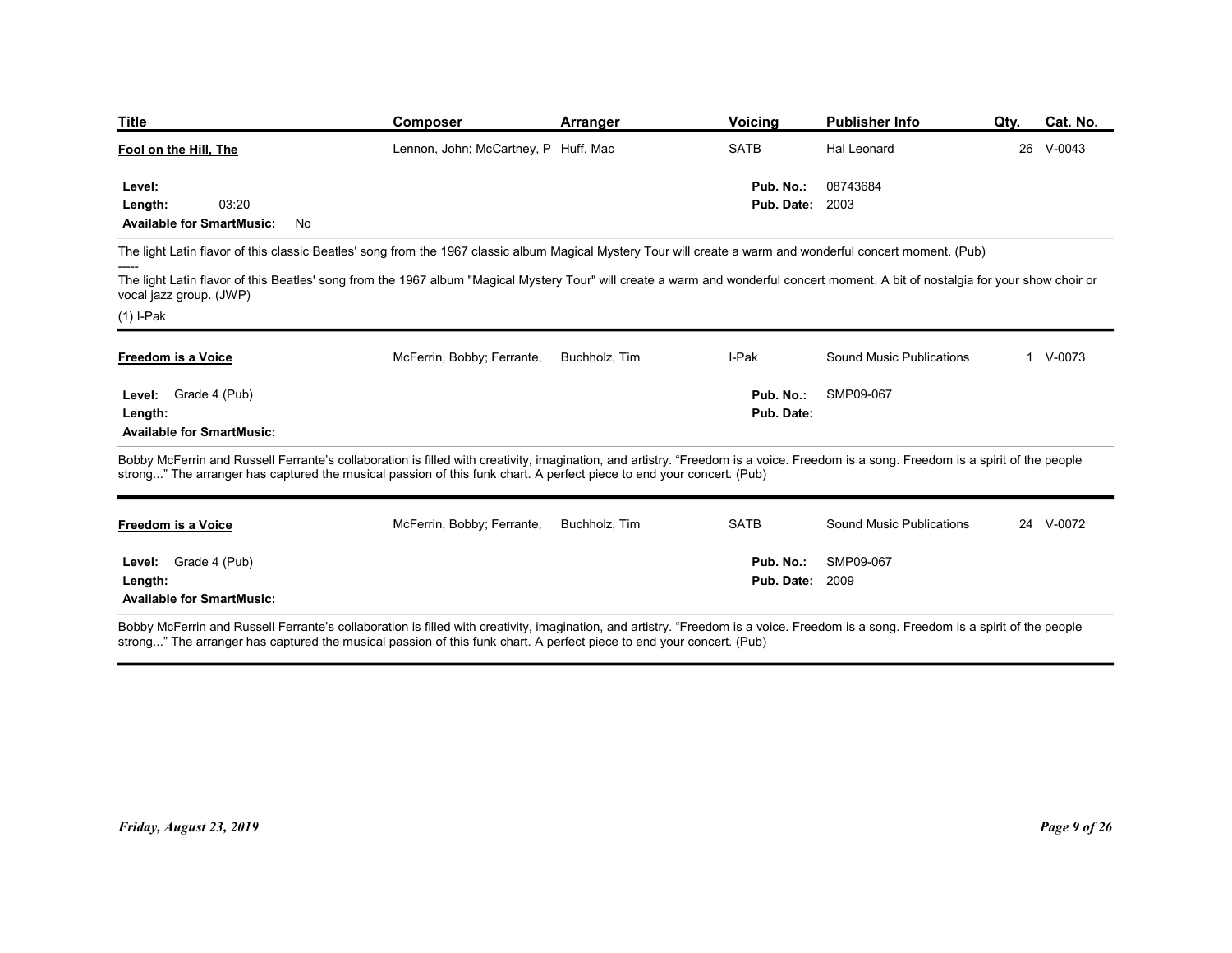| <b>Title</b>                                                                                                                                                                                                                                                                                                                                                                               | Composer                                    | <b>Arranger</b>  | Voicing                 | <b>Publisher Info</b>  | Qty. | Cat. No.      |
|--------------------------------------------------------------------------------------------------------------------------------------------------------------------------------------------------------------------------------------------------------------------------------------------------------------------------------------------------------------------------------------------|---------------------------------------------|------------------|-------------------------|------------------------|------|---------------|
| <b>Full Moon</b>                                                                                                                                                                                                                                                                                                                                                                           | Broadley, Sharon                            |                  |                         | <b>UNC Jazz Press</b>  |      | 31 V-0030     |
| Level:<br>Length:                                                                                                                                                                                                                                                                                                                                                                          |                                             |                  | Pub. No.:<br>Pub. Date: |                        |      |               |
| <b>Available for SmartMusic:</b><br>No                                                                                                                                                                                                                                                                                                                                                     |                                             |                  |                         |                        |      |               |
| <b>Gentle Rain</b>                                                                                                                                                                                                                                                                                                                                                                         | Bonta, Luis; Dubey, Matt                    | Riley, Dave      | SATB                    |                        |      | 25 V-0067     |
| Level:                                                                                                                                                                                                                                                                                                                                                                                     |                                             |                  | Pub. No.:               |                        |      |               |
| Length:<br><b>Available for SmartMusic:</b>                                                                                                                                                                                                                                                                                                                                                |                                             |                  | Pub. Date:              |                        |      |               |
| <b>Gingerbread Boy (Swing)</b>                                                                                                                                                                                                                                                                                                                                                             | Heath, Jimmy                                | Barnes, Jennifer | SSATB                   | <b>UNC Jazz Press</b>  |      | 16 V-0057     |
| Level: Grade 4 (Pub)                                                                                                                                                                                                                                                                                                                                                                       |                                             |                  | Pub. No.:               | 1246                   |      |               |
| Length:<br><b>Available for SmartMusic:</b>                                                                                                                                                                                                                                                                                                                                                |                                             |                  | <b>Pub. Date: 1992</b>  |                        |      |               |
| Two charts of different styles and difficulty levels are available on this infectious, wordless Jimmy Heath blues melody. The medium swing arrangement is a terrific, accessible<br>vehicle for improvisation as well as learning to achieve a solid swing feel on the linear melody and background figures. It also has very moderate range requirements for both men<br>and women. (Pub) |                                             |                  |                         |                        |      |               |
| <b>Haven't We Met</b><br>Includes I-Pak                                                                                                                                                                                                                                                                                                                                                    | Batchelor, Ruth; Rankin, Ke Eckert, Rosanna |                  |                         | Sound Music Publishing |      | 24 V-0097     |
| Level: Grade 3 (Pub)                                                                                                                                                                                                                                                                                                                                                                       |                                             |                  | Pub. No.:               | SMP15-021              |      |               |
| Length:<br><b>Available for SmartMusic:</b>                                                                                                                                                                                                                                                                                                                                                |                                             |                  | <b>Pub. Date: 2009</b>  |                        |      |               |
| A fun, up-tempo and uniquely styled jazz song in three. This chart contains full rich harmonies and is a straight ahead swingin' jazz waltz. Includes an open section for scat solos.<br>A joy to rehearse and perform. Piano, bass and drum parts included. (Pub)                                                                                                                         |                                             |                  |                         |                        |      |               |
|                                                                                                                                                                                                                                                                                                                                                                                            |                                             |                  |                         |                        |      |               |
| Friday, August 23, 2019                                                                                                                                                                                                                                                                                                                                                                    |                                             |                  |                         |                        |      | Page 10 of 26 |
|                                                                                                                                                                                                                                                                                                                                                                                            |                                             |                  |                         |                        |      |               |
|                                                                                                                                                                                                                                                                                                                                                                                            |                                             |                  |                         |                        |      |               |
|                                                                                                                                                                                                                                                                                                                                                                                            |                                             |                  |                         |                        |      |               |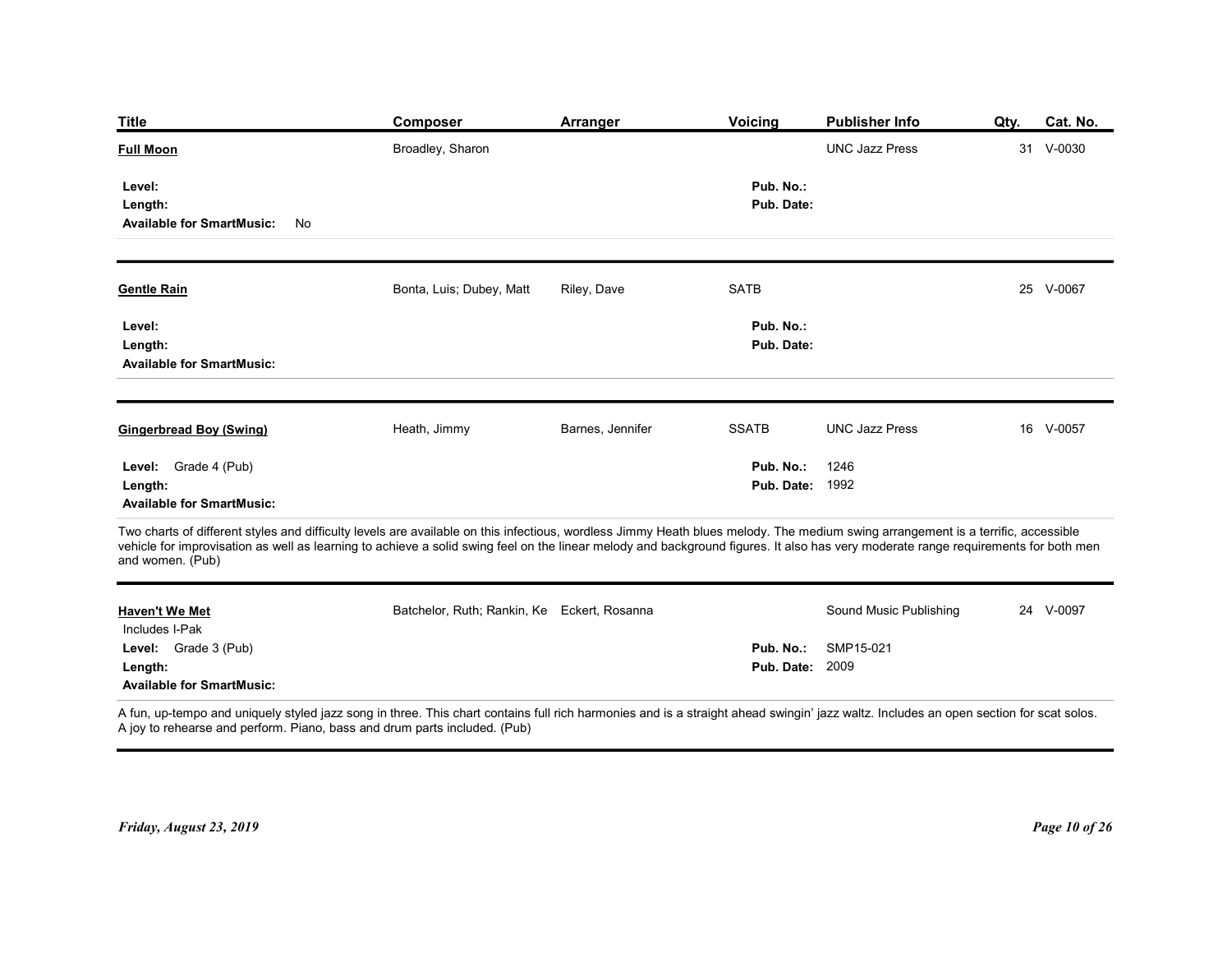| <b>Title</b>              | <b>Composer</b>          | Arranger      | Voicing   | <b>Publisher Info</b>           | Qty. Cat. No. |
|---------------------------|--------------------------|---------------|-----------|---------------------------------|---------------|
| Hey! Ba-ba-re-bop         | Hampton, Lionel; Hammer, | Zegree, Steve | SATB      | Hal Leonard                     | 25 V-0060     |
| I-Pak Available<br>Level: |                          |               | Pub. No.: | HL08751670 / HL08752142 (I-Pak) |               |

| <b>Title</b>                                                                                                                                                                                                                                                                                                                                                                                                                                                                                                                                                                                                                                     | Composer                                 | <b>Arranger</b> | <b>Voicing</b>                                     | <b>Publisher Info</b>                          | Qty. | <b>Cat. No.</b> |
|--------------------------------------------------------------------------------------------------------------------------------------------------------------------------------------------------------------------------------------------------------------------------------------------------------------------------------------------------------------------------------------------------------------------------------------------------------------------------------------------------------------------------------------------------------------------------------------------------------------------------------------------------|------------------------------------------|-----------------|----------------------------------------------------|------------------------------------------------|------|-----------------|
| Hey! Ba-ba-re-bop<br>I-Pak Available<br>Level:<br>03:15<br>Length:<br><b>Available for SmartMusic:</b>                                                                                                                                                                                                                                                                                                                                                                                                                                                                                                                                           | Hampton, Lionel; Hammer,                 | Zegree, Steve   | <b>SATB</b><br>Pub. No.:<br><b>Pub. Date: 2010</b> | Hal Leonard<br>HL08751670 / HL08752142 (I-Pak) |      | 25 V-0060       |
| Lionel Hampton made this song famous and this jazz setting will be a fun change of pace for pop and jazz groups looking for a light-hearted addition to their concerts. Great solo<br>feature! (Pub)<br>Here's a piece of vintage jazz by the great Lionel Hampton, with a cool walking bass line and a boogie-woogie shuffle feel. Your women and men will have fun trading "Hey, ba-ba-<br>re-bop" phrases in between the comic lyric lines, such as, "Matilda Brown told Old King Tut, if you can't say re-bop keep your big mouth shut!" The chorus of syncopated "doot<br>dat" figures will make your ensemble sound like a big band! (JWP) |                                          |                 |                                                    |                                                |      |                 |
| <b>Hit That Jive Jack</b><br>Level:<br>Length:<br><b>Available for SmartMusic:</b>                                                                                                                                                                                                                                                                                                                                                                                                                                                                                                                                                               | Alston; Tolbert                          | Tiffaul         | <b>SATB</b><br>Pub. No.:<br>Pub. Date:             | Alston/Tolbert                                 |      | 17 V-0076       |
| <b>How High the Moon</b><br>Level: Medium Easy (JWP)<br>Length:<br>Available for SmartMusic: No<br>Steve Zegree has captured this "Manhattan Transfer" recording. Excellent for Show Choir or Vocal Jazz use. (JWP)                                                                                                                                                                                                                                                                                                                                                                                                                              | Lewis, Morgan; Hamilton, N Zegree, Steve |                 | <b>SATB</b><br>Pub. No.:<br><b>Pub. Date: 1985</b> | Hal Leonard<br>07357659                        |      | 26 V-0019       |
| I Could Write a Book<br>from Pal Joey<br>Level:<br>02:30<br>Length:<br>Available for SmartMusic: No                                                                                                                                                                                                                                                                                                                                                                                                                                                                                                                                              | Rodgers, Richard; Hart, Lore Shaw, Kirby |                 | <b>SATB</b><br>Pub. No.: 08621324<br>Pub. Date:    | Williamson Music                               |      | 26 V-0039       |
| With I-Pak                                                                                                                                                                                                                                                                                                                                                                                                                                                                                                                                                                                                                                       |                                          |                 |                                                    |                                                |      |                 |
| Friday, August 23, 2019                                                                                                                                                                                                                                                                                                                                                                                                                                                                                                                                                                                                                          |                                          |                 |                                                    |                                                |      | Page 11 of 26   |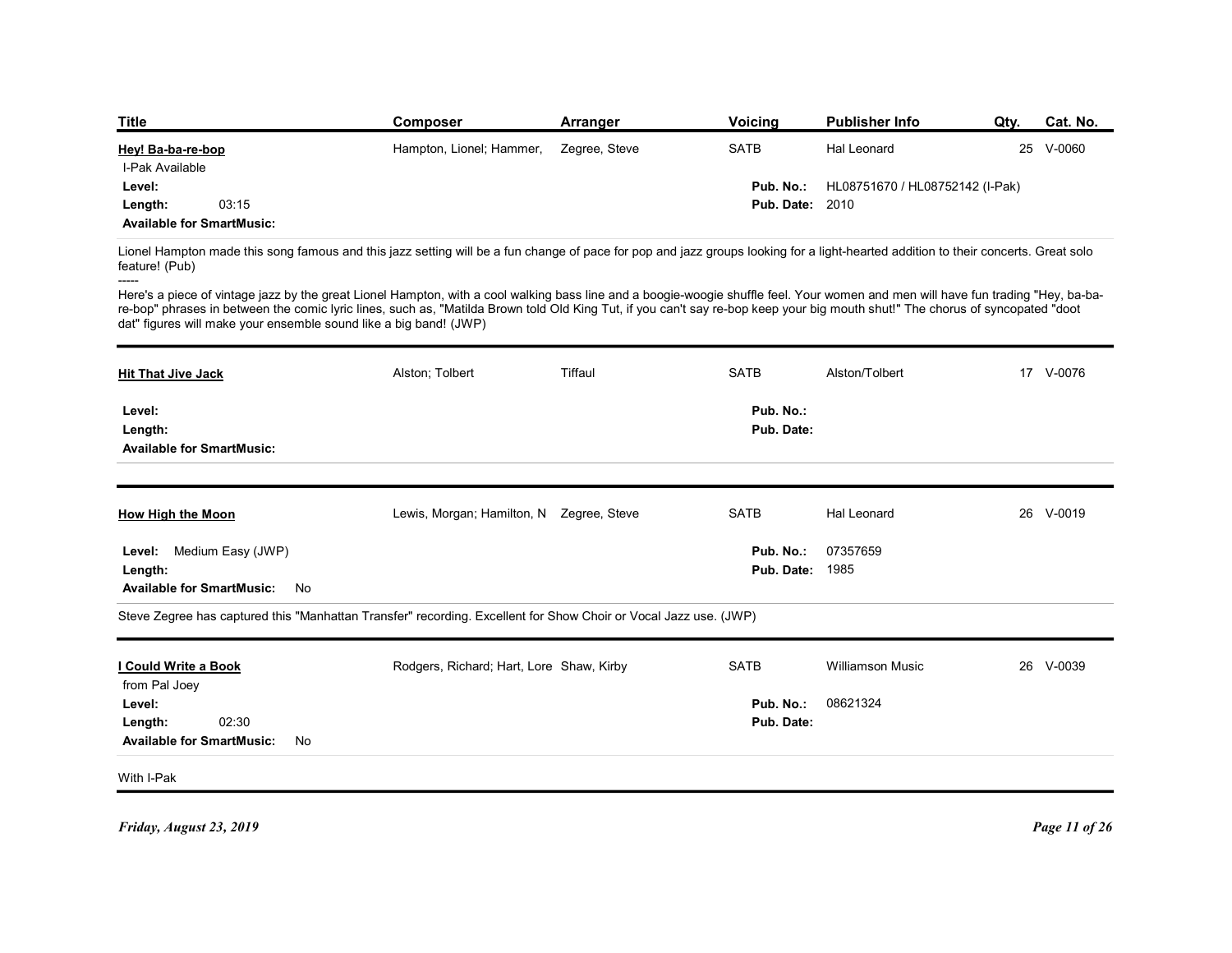| <b>Title</b>                                                                                                                                                         | <b>Composer</b>                          | <b>Arranger</b>   | Voicing                             | <b>Publisher Info</b>        | Qty. | Cat. No.      |
|----------------------------------------------------------------------------------------------------------------------------------------------------------------------|------------------------------------------|-------------------|-------------------------------------|------------------------------|------|---------------|
| I Get Along without You Very Well (Except S                                                                                                                          | Carmichael, Hoagy                        | Rutherford, Paris | SATB                                | Hal Leonard                  |      | 25 V-0046     |
| Level:<br>03:00<br>Length:<br><b>Available for SmartMusic:</b><br>No                                                                                                 |                                          |                   | Pub. No.:<br>Pub. Date:             | 08742294/08742498            |      |               |
| I-Pak Available                                                                                                                                                      |                                          |                   |                                     |                              |      |               |
| I Wish You Love                                                                                                                                                      | Trenet, Charles; Beach, Alb Shaw, Kirby  |                   | SATB                                | Hal Leonard                  |      | 24 V-0095     |
| Level:<br>Length:<br><b>Available for SmartMusic:</b>                                                                                                                |                                          |                   | Pub. No.:<br><b>Pub. Date: 2016</b> | HL00154615                   |      |               |
| Heartfelt lyrics, rich harmonies and a smoldering slow swing tempo make this a fine choice for a vocal jazz ballad. Wonderful for building phrasing and blend! (Pub) |                                          |                   |                                     |                              |      |               |
| I Wish You Love (I-Pak)                                                                                                                                              | Beach, Albert; Trenet, Charl Shaw, Kirby |                   | I-PAK                               | Hal Leonard                  |      | 1 V-0096      |
| Level:<br>03:00<br>Length:<br><b>Available for SmartMusic:</b>                                                                                                       |                                          |                   | Pub. No.:<br><b>Pub. Date: 2016</b> | HL00154618                   |      |               |
| Heartfelt lyrics, rich harmonies and a smoldering slow swing tempo make this a fine choice for a vocal jazz ballad. Wonderful for building phrasing and blend! (Pub) |                                          |                   |                                     |                              |      |               |
| If You Never Come to Me                                                                                                                                              | Jobim, Antonio Carlos                    | Treece, Roger     |                                     | University of Northern Color |      | 29 V-0008     |
| Level:<br>Length:<br><b>Available for SmartMusic:</b><br>No                                                                                                          |                                          |                   | Pub. No.:<br>Pub. Date:             |                              |      |               |
|                                                                                                                                                                      |                                          |                   |                                     |                              |      |               |
|                                                                                                                                                                      |                                          |                   |                                     |                              |      |               |
|                                                                                                                                                                      |                                          |                   |                                     |                              |      |               |
| Friday, August 23, 2019                                                                                                                                              |                                          |                   |                                     |                              |      | Page 12 of 26 |
|                                                                                                                                                                      |                                          |                   |                                     |                              |      |               |
|                                                                                                                                                                      |                                          |                   |                                     |                              |      |               |
|                                                                                                                                                                      |                                          |                   |                                     |                              |      |               |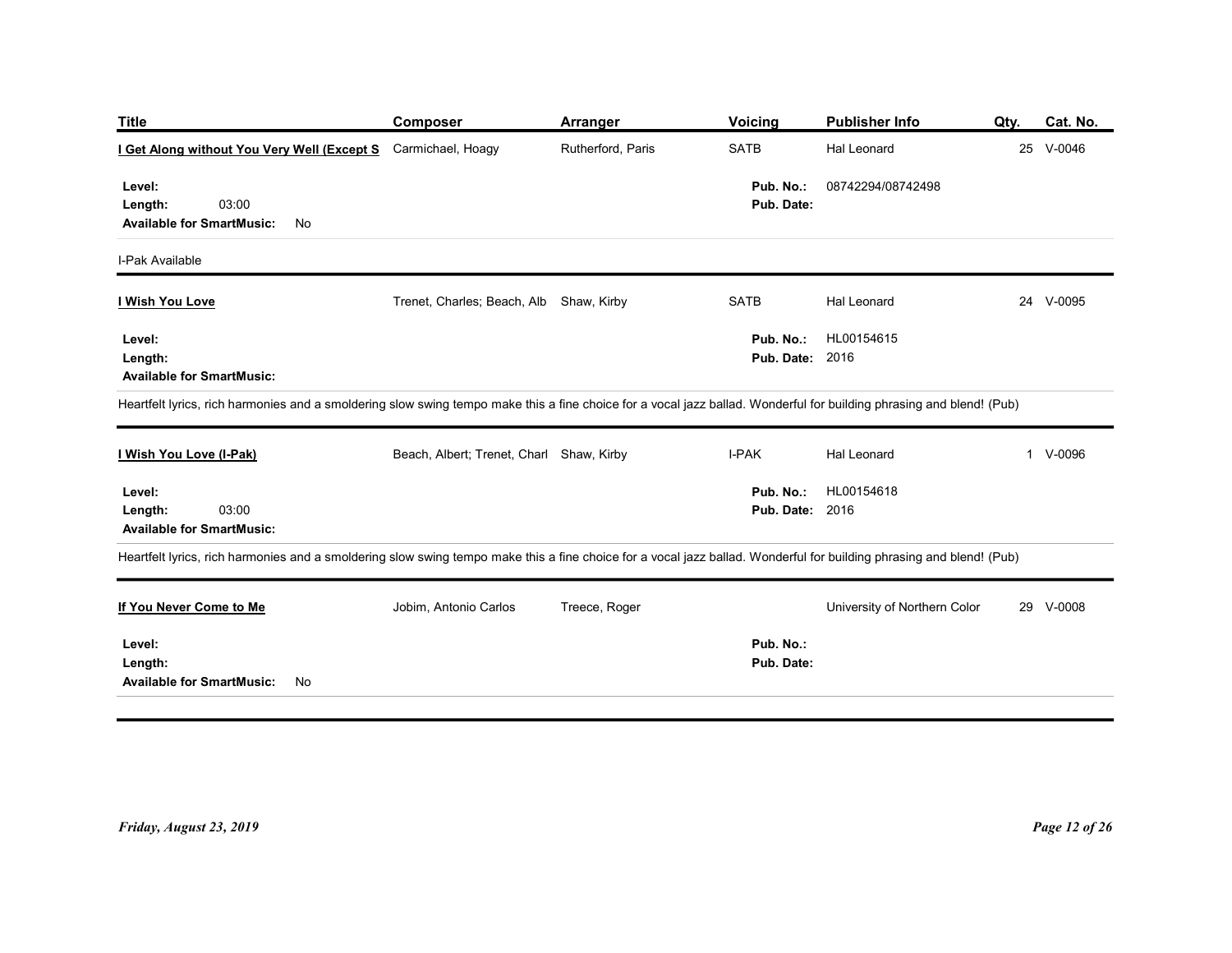| <b>Title</b>                                                                                                                                                                                                                                                                                                       | <b>Composer</b>                               | <b>Arranger</b> | Voicing                             | <b>Publisher Info</b> | Qty. | Cat. No.      |
|--------------------------------------------------------------------------------------------------------------------------------------------------------------------------------------------------------------------------------------------------------------------------------------------------------------------|-----------------------------------------------|-----------------|-------------------------------------|-----------------------|------|---------------|
| I've Got No Strings                                                                                                                                                                                                                                                                                                | Washington, Ned; Harline, L Shelton, Jennifer |                 |                                     | Jennifer Shelton      |      | 46 V-0012     |
| Level:                                                                                                                                                                                                                                                                                                             |                                               |                 | Pub. No.:                           |                       |      |               |
| Length:<br><b>Available for SmartMusic:</b><br>No                                                                                                                                                                                                                                                                  |                                               |                 | Pub. Date:                          |                       |      |               |
|                                                                                                                                                                                                                                                                                                                    |                                               |                 |                                     |                       |      |               |
| I've Got the World on a String                                                                                                                                                                                                                                                                                     | Koehler, Ted; Arlen, Harold Langford, Paul    |                 | SATB                                | Hal Leonard           |      | 26 V-0088     |
| Level:                                                                                                                                                                                                                                                                                                             |                                               |                 | Pub. No.:                           | HL35027585            |      |               |
| 02:35<br>Length:<br><b>Available for SmartMusic:</b>                                                                                                                                                                                                                                                               |                                               |                 | <b>Pub. Date: 2011</b>              |                       |      |               |
| Recorded by artists such as Michael Bublè, Cab Calloway, Bing Crosby and Frank Sinatra, Paul Langford gives this choral arrangement a blues/shuffle feel. It's light and breezy                                                                                                                                    |                                               |                 |                                     |                       |      |               |
| with great vocal jazz moments and some fun rhythms to sing that makes for an outstanding jazz, show or concert selection. (Pub)                                                                                                                                                                                    |                                               |                 |                                     |                       |      |               |
|                                                                                                                                                                                                                                                                                                                    |                                               |                 |                                     |                       |      |               |
| I've Got the World on a String (I-Pak)                                                                                                                                                                                                                                                                             | Koehler, Ted; Arlen, Harold Langford, Paul    |                 | SATB                                | Hal Leonard           |      | 1 V-0090      |
| Level:                                                                                                                                                                                                                                                                                                             |                                               |                 | Pub. No.:                           | HL35027585            |      |               |
| 02:35<br>Length:<br><b>Available for SmartMusic:</b>                                                                                                                                                                                                                                                               |                                               |                 | <b>Pub. Date: 2011</b>              |                       |      |               |
| Recorded by artists such as Michael Bublè, Cab Calloway, Bing Crosby and Frank Sinatra, Paul Langford gives this choral arrangement a blues/shuffle feel. It's light and breezy<br>with great vocal jazz moments and some fun rhythms to sing that makes for an outstanding jazz, show or concert selection. (Pub) |                                               |                 |                                     |                       |      |               |
|                                                                                                                                                                                                                                                                                                                    |                                               |                 |                                     |                       |      |               |
| I've Got You Under My Skin                                                                                                                                                                                                                                                                                         | Porter, Cole                                  | Mattson, Phil   | <b>SATB</b>                         | Hal Leonard           |      | 28 V-0055     |
| Level:<br>Length:                                                                                                                                                                                                                                                                                                  |                                               |                 | Pub. No.:<br><b>Pub. Date: 1983</b> | 08603340              |      |               |
| <b>Available for SmartMusic:</b>                                                                                                                                                                                                                                                                                   |                                               |                 |                                     |                       |      |               |
|                                                                                                                                                                                                                                                                                                                    |                                               |                 |                                     |                       |      |               |
|                                                                                                                                                                                                                                                                                                                    |                                               |                 |                                     |                       |      |               |
|                                                                                                                                                                                                                                                                                                                    |                                               |                 |                                     |                       |      |               |
| Friday, August 23, 2019                                                                                                                                                                                                                                                                                            |                                               |                 |                                     |                       |      | Page 13 of 26 |
|                                                                                                                                                                                                                                                                                                                    |                                               |                 |                                     |                       |      |               |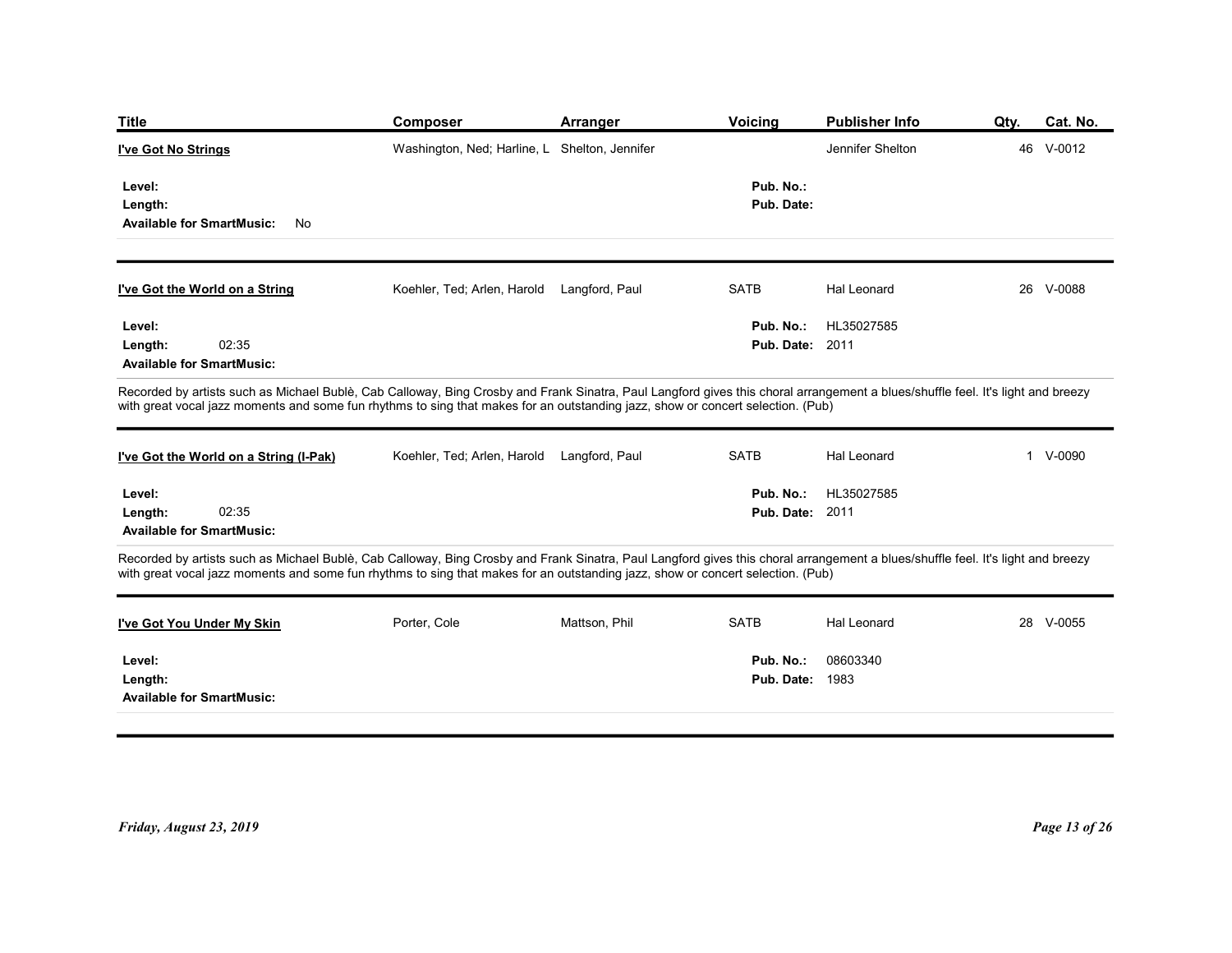| <b>Title</b><br>I've Grown Accustomed to Her Face                                                                                                                                                                                                  | Composer                                   | Arranger      | Voicing<br>SATB                     | <b>Publisher Info</b><br>Hal Leonard | Qty. | Cat. No.<br>25 V-0061 |
|----------------------------------------------------------------------------------------------------------------------------------------------------------------------------------------------------------------------------------------------------|--------------------------------------------|---------------|-------------------------------------|--------------------------------------|------|-----------------------|
| from My Fair Lady<br>Level: Medium Easy (JWP)                                                                                                                                                                                                      | Lerner, Alan Jay; Loewe, Fr Zegree, Steve  |               | Pub. No.:                           | HL08741199                           |      |                       |
| 02:25<br>Length:<br><b>Available for SmartMusic:</b>                                                                                                                                                                                               |                                            |               | <b>Pub. Date: 1997</b>              |                                      |      |                       |
|                                                                                                                                                                                                                                                    |                                            |               |                                     |                                      |      |                       |
| <b>James</b>                                                                                                                                                                                                                                       | Metheny, Pat                               | Weir, Michele | SATB                                | <b>UNC Jazz Press</b>                |      | 28 V-0056             |
| Level: Grade 2 (Pub)<br>Length:<br><b>Available for SmartMusic:</b>                                                                                                                                                                                |                                            |               | Pub. No.:<br><b>Pub. Date: 1996</b> | 1559                                 |      |                       |
| This classic Pat Metheny tune is a welcome addition to the world of vocal jazz arrangements. There are no lyrics - the entire arrangement is sung using syllables only. Vocal<br>ranges and harmonic complexity are designed for<br>writing. (Pub) |                                            |               |                                     |                                      |      |                       |
|                                                                                                                                                                                                                                                    |                                            |               |                                     |                                      |      |                       |
| $(2)$ I-Paks<br>I-Pak #1 missing<br>(1 of 2) Piano/Bass                                                                                                                                                                                            |                                            |               |                                     |                                      |      |                       |
| Lady is a Tramp, The                                                                                                                                                                                                                               | Rodgers, Richard; Hart, Lore Zegree, Steve |               | <b>SATB</b>                         | Williamson Music                     |      | 24 V-0031             |
| Level:<br>Length:<br>Available for SmartMusic: No                                                                                                                                                                                                  |                                            |               | Pub. No.:<br>Pub. Date:             | 08742614/0872616                     |      |                       |
| I-Pak missing<br>(1 of 1) Drums & Percussion                                                                                                                                                                                                       |                                            |               |                                     |                                      |      |                       |
|                                                                                                                                                                                                                                                    |                                            |               |                                     |                                      |      |                       |
|                                                                                                                                                                                                                                                    |                                            |               |                                     |                                      |      |                       |
|                                                                                                                                                                                                                                                    |                                            |               |                                     |                                      |      |                       |
|                                                                                                                                                                                                                                                    |                                            |               |                                     |                                      |      |                       |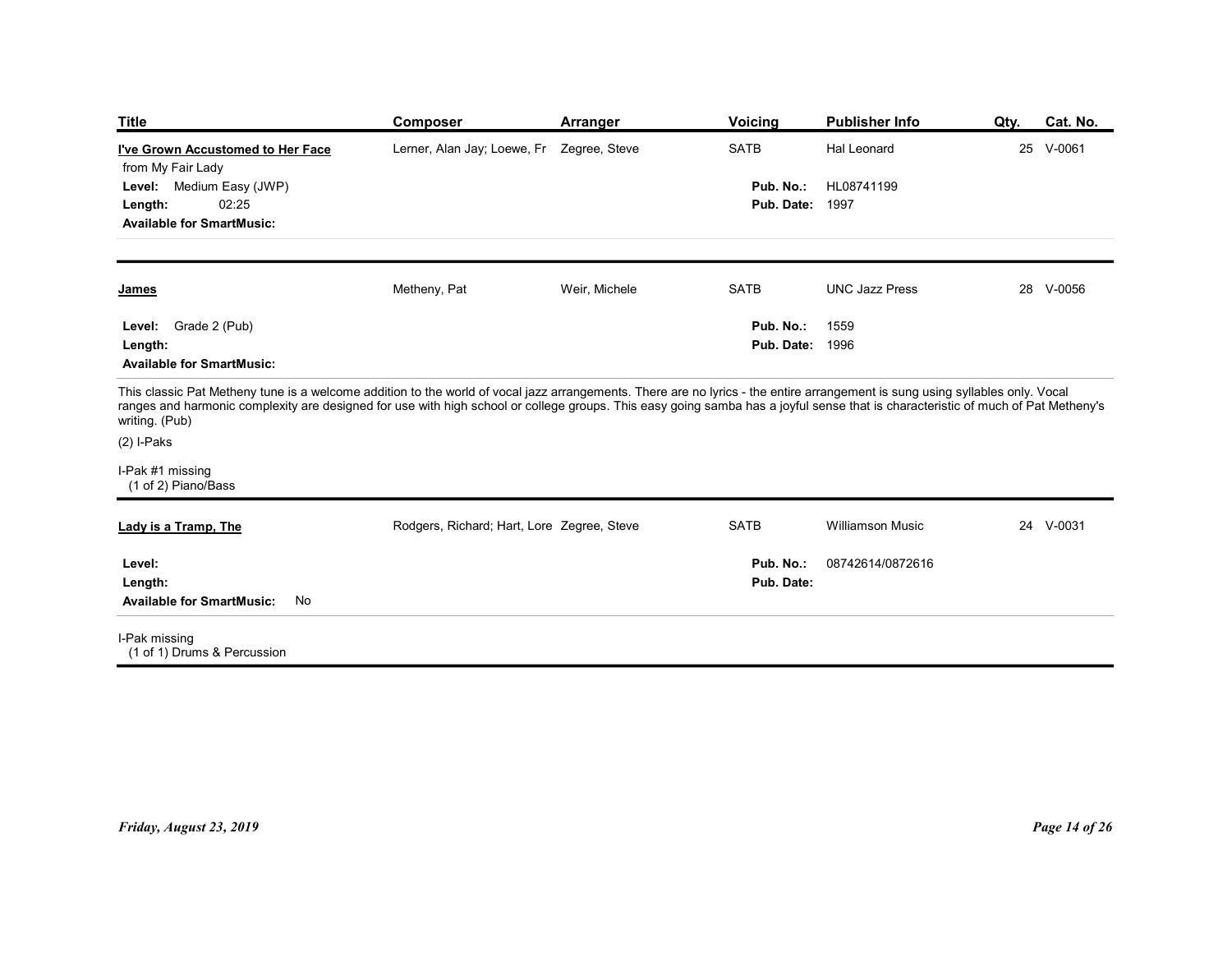| <b>Title</b>                                                                                                                                                                                                                | Composer                                  | <b>Arranger</b> | Voicing                             | <b>Publisher Info</b> | Qty. | Cat. No.      |
|-----------------------------------------------------------------------------------------------------------------------------------------------------------------------------------------------------------------------------|-------------------------------------------|-----------------|-------------------------------------|-----------------------|------|---------------|
| <b>Light in the Hallway</b>                                                                                                                                                                                                 | Mae, Audra; Hoying, Scott;                | Narverud, Jacob | SATBB                               | Alfred                |      | 24 V-0098     |
| Level:<br>Length:                                                                                                                                                                                                           |                                           |                 | Pub. No.:<br><b>Pub. Date: 2017</b> | 45590                 |      |               |
| <b>Available for SmartMusic:</b>                                                                                                                                                                                            |                                           |                 |                                     |                       |      |               |
| Like Someone in Love                                                                                                                                                                                                        | Arabian-Tini, April                       |                 | <b>SATB</b>                         | <b>Shawnee Press</b>  |      | 25 V-0059     |
| Medium (JWP)<br>Level:<br>02:10<br>Length:<br><b>Available for SmartMusic:</b>                                                                                                                                              |                                           |                 | Pub. No.:<br><b>Pub. Date: 1993</b> | A1972                 |      |               |
| Look of Love, The                                                                                                                                                                                                           | Bacharach, Burt; David, Hal Zegree, Steve |                 | SATB                                | Hal Leonard           |      | 16 V-0037     |
| Level:<br>02:30<br>Length:<br>Available for SmartMusic: No                                                                                                                                                                  |                                           |                 | Pub. No.:<br>Pub. Date:             | 08741195              |      |               |
| <b>Mas Que Nada</b><br>I-Pak Available                                                                                                                                                                                      | Ben, Jorge                                | Zegree, Steve   | SATB                                | Hal Leonard           |      | 28 V-0029     |
| Level: Medium Easy (JWP)<br>02:35<br>Length:<br><b>Available for SmartMusic:</b><br>No                                                                                                                                      |                                           |                 | Pub. No.:<br><b>Pub. Date: 2000</b> | 08742275              |      |               |
| This classic bossa nova tune will give a smooth Brazilian flavor to your next jazz or show choir concert. Originally recorded by Sergio Mendez & Brazil '66. Includes Portugese and<br>English lyrics. (Pub)                |                                           |                 |                                     |                       |      |               |
| -----<br>Made famous by Sergio Mendez and Brazil '66, you are sure to recognize the tune even if you don't know it by its title. Featuring a great Latin groove, this is a natural for change<br>of pace programming. (JWP) |                                           |                 |                                     |                       |      |               |
|                                                                                                                                                                                                                             |                                           |                 |                                     |                       |      |               |
| Friday, August 23, 2019                                                                                                                                                                                                     |                                           |                 |                                     |                       |      | Page 15 of 26 |
|                                                                                                                                                                                                                             |                                           |                 |                                     |                       |      |               |
|                                                                                                                                                                                                                             |                                           |                 |                                     |                       |      |               |
|                                                                                                                                                                                                                             |                                           |                 |                                     |                       |      |               |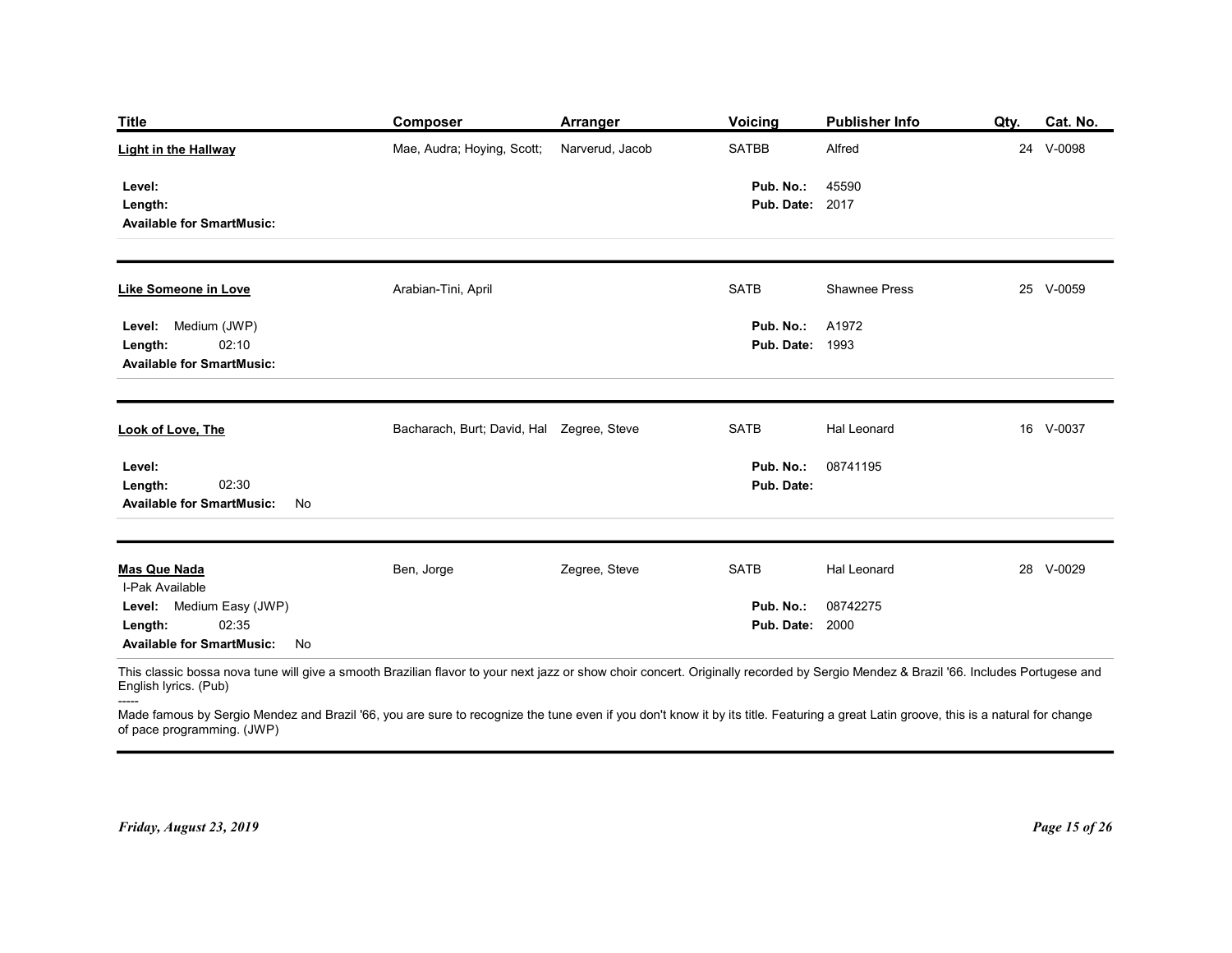| <b>Title</b>                                                                                                                                                                                                                                                                                                                                                                                   | <b>Composer</b>                        | <b>Arranger</b>  | Voicing                 | <b>Publisher Info</b>  | Cat. No.<br>Qty. |
|------------------------------------------------------------------------------------------------------------------------------------------------------------------------------------------------------------------------------------------------------------------------------------------------------------------------------------------------------------------------------------------------|----------------------------------------|------------------|-------------------------|------------------------|------------------|
| <b>Meaning of the Blues, The</b>                                                                                                                                                                                                                                                                                                                                                               | Troup, Bobby; Worth, Leah              | Rutherford, Leah | SATB                    | <b>MCA Music</b>       | 25 V-0040        |
| Level:                                                                                                                                                                                                                                                                                                                                                                                         |                                        |                  | Pub. No.:               | 08741074               |                  |
| 05:00<br>Length:<br><b>Available for SmartMusic:</b><br>No                                                                                                                                                                                                                                                                                                                                     |                                        |                  | Pub. Date:              |                        |                  |
|                                                                                                                                                                                                                                                                                                                                                                                                |                                        |                  |                         |                        |                  |
| Moondance                                                                                                                                                                                                                                                                                                                                                                                      | Morrison, Van                          | Fox, Jeremy      | SATB                    | <b>UNC Jazz Press</b>  | 30 V-0091        |
| Level: Grade IV (Pub), Medium Advanced (JWP)                                                                                                                                                                                                                                                                                                                                                   |                                        |                  | Pub. No.:               | VJ1925                 |                  |
| Length:<br><b>Available for SmartMusic:</b>                                                                                                                                                                                                                                                                                                                                                    |                                        |                  | <b>Pub. Date: 1971</b>  |                        |                  |
|                                                                                                                                                                                                                                                                                                                                                                                                |                                        |                  |                         |                        |                  |
| This arrangement of the Van Morrison classic will be a favorite of every group! The chart is a useful tool for developing swing feel with your group. There is a short solo toward the                                                                                                                                                                                                         |                                        |                  |                         |                        |                  |
| beginning as well as plenty of room for improvisation over basic 12-bar minor blues. The middle of the chart features a hard-swingin' vocal soli, after which the familiar chorus<br>drives it home.                                                                                                                                                                                           |                                        |                  |                         |                        |                  |
| Moondance (I-Pak)                                                                                                                                                                                                                                                                                                                                                                              | Morrison, Van                          | Fox, Jeremy      | I-Pak                   | <b>UNC Jazz Press</b>  | 2 V-0092         |
|                                                                                                                                                                                                                                                                                                                                                                                                |                                        |                  |                         |                        |                  |
| Level: Grade IV (Pub), Medium Advanced (JWP)<br>Length:                                                                                                                                                                                                                                                                                                                                        |                                        |                  | Pub. No.:<br>Pub. Date: | VJ1925                 |                  |
| <b>Available for SmartMusic:</b>                                                                                                                                                                                                                                                                                                                                                               |                                        |                  |                         |                        |                  |
| This arrangement of the Van Morrison classic will be a favorite of every group! The chart is a useful tool for developing swing feel with your group. There is a short solo toward the<br>beginning as well as plenty of room for improvisation over basic 12-bar minor blues. The middle of the chart features a hard-swingin' vocal soli, after which the familiar chorus<br>drives it home. |                                        |                  |                         |                        |                  |
| Set #2 missing                                                                                                                                                                                                                                                                                                                                                                                 |                                        |                  |                         |                        |                  |
| (1 of 1) Piano/Guitar                                                                                                                                                                                                                                                                                                                                                                          |                                        |                  |                         |                        |                  |
| More I See You, The                                                                                                                                                                                                                                                                                                                                                                            | Warren, Harry; Gordon, Mac Shaw, Kirby |                  | SATB                    | <b>Warner Brothers</b> | 21 V-0004        |
| Level:                                                                                                                                                                                                                                                                                                                                                                                         |                                        |                  | Pub. No.:               | 0866018/08666020       |                  |
| Length:<br>Available for SmartMusic: No                                                                                                                                                                                                                                                                                                                                                        |                                        |                  | Pub. Date:              |                        |                  |
|                                                                                                                                                                                                                                                                                                                                                                                                |                                        |                  |                         |                        |                  |
| Friday, August 23, 2019                                                                                                                                                                                                                                                                                                                                                                        |                                        |                  |                         |                        | Page 16 of 26    |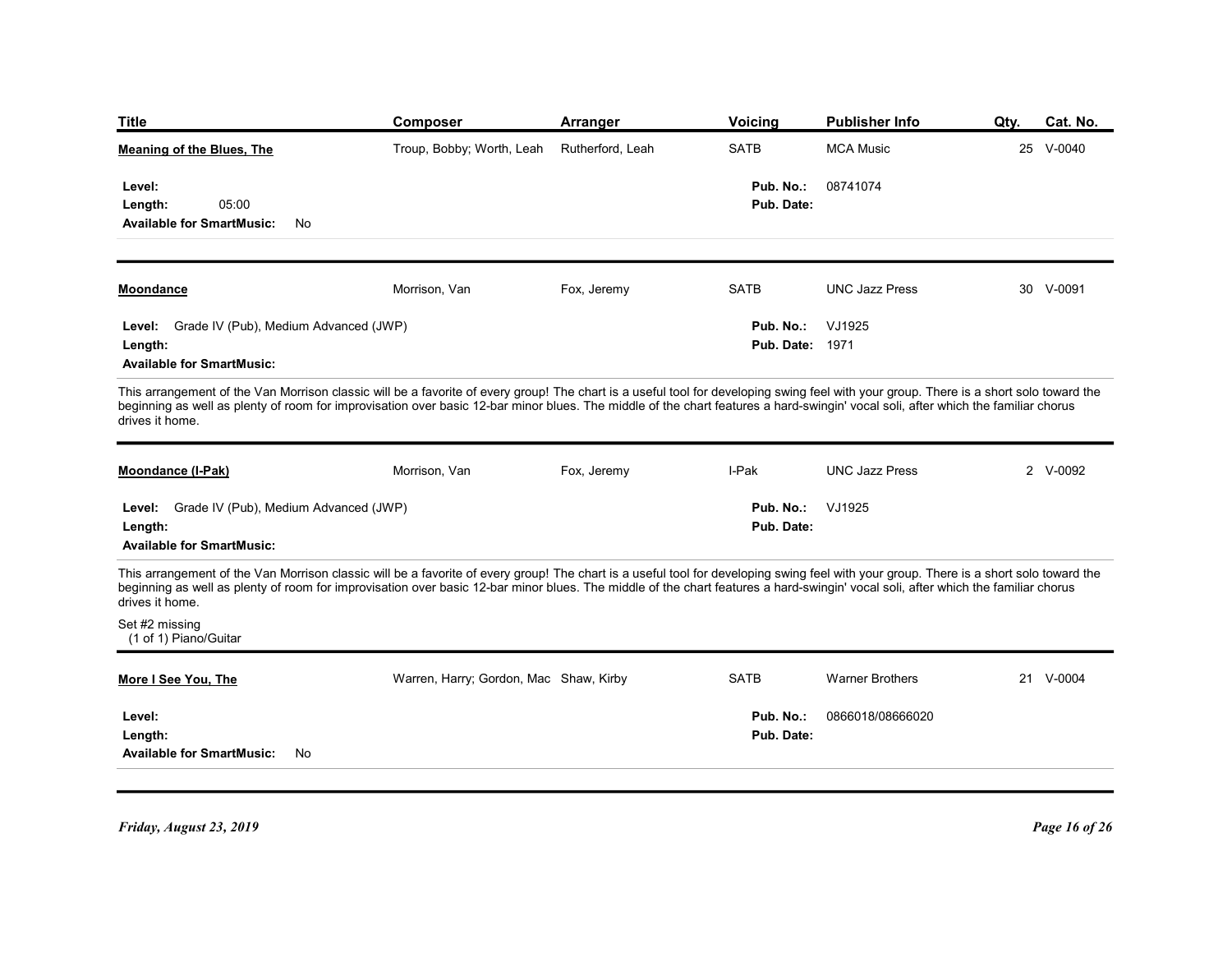| <b>Title</b>                                                                                                                                                                                                                                                               | Composer                                    | <b>Arranger</b>                             | Voicing                             | <b>Publisher Info</b>           | Qty. | Cat. No.      |
|----------------------------------------------------------------------------------------------------------------------------------------------------------------------------------------------------------------------------------------------------------------------------|---------------------------------------------|---------------------------------------------|-------------------------------------|---------------------------------|------|---------------|
| <b>Muddy Water</b>                                                                                                                                                                                                                                                         | Trent; Richman                              | Weir, Michele                               | 2-Part                              | Michele Weier                   |      | 27 V-0048     |
| Level:<br>Length:<br><b>Available for SmartMusic:</b><br>No                                                                                                                                                                                                                |                                             |                                             | Pub. No.:<br>Pub. Date:             |                                 |      |               |
| (2) Bass Parts Available                                                                                                                                                                                                                                                   |                                             |                                             |                                     |                                 |      |               |
| <b>My Favorite Things</b><br>I-Pak Available                                                                                                                                                                                                                               |                                             | Rodgers, Richard; Hammers Rutherford, Paris | SATB                                | Hal Leonard                     |      | 25 V-0066     |
| Level:<br>04:00<br>Length:<br><b>Available for SmartMusic:</b>                                                                                                                                                                                                             |                                             |                                             | Pub. No.:<br><b>Pub. Date: 2002</b> | HL08743211 / HL08743212 (I-Pak) |      |               |
| Paris Rutherford gives this classic song from The Sound of Music a rich vocal treatment with a riviting rhythmic groove. (Pub)                                                                                                                                             |                                             |                                             |                                     |                                 |      |               |
| <b>My Funny Valentine</b><br>from Babes in Arms                                                                                                                                                                                                                            |                                             | Rodgers, Richard; Hart, Lore Emerson, Roger | SATB                                | Hal Leonard                     |      | 25 V-0033     |
| Level:<br>Length:<br><b>Available for SmartMusic:</b><br>No                                                                                                                                                                                                                |                                             |                                             | Pub. No.:<br>Pub. Date:             | 40326051                        |      |               |
| <b>My Romance</b><br>I-Pak Available (V-0082)                                                                                                                                                                                                                              | Rodgers, Richard; Hart, Lore Jasperse, Greg |                                             | SATB                                | Hal Leonard                     |      | 27 V-0080     |
| Level:<br>Length:<br><b>Available for SmartMusic:</b>                                                                                                                                                                                                                      |                                             |                                             | Pub. No.:<br><b>Pub. Date: 2013</b> | HL35028732                      |      |               |
| A Rodgers and Hart classic is arranged here with a rolling rhythmic feel, creating a contemporary sound for this timeless song. Easy jazz harmonies infuse the vocal lines and the<br>ballad performs well with either piano alone or the full rhythm accompaniment. (Pub) |                                             |                                             |                                     |                                 |      |               |
|                                                                                                                                                                                                                                                                            |                                             |                                             |                                     |                                 |      |               |
|                                                                                                                                                                                                                                                                            |                                             |                                             |                                     |                                 |      |               |
| Friday, August 23, 2019                                                                                                                                                                                                                                                    |                                             |                                             |                                     |                                 |      | Page 17 of 26 |
|                                                                                                                                                                                                                                                                            |                                             |                                             |                                     |                                 |      |               |
|                                                                                                                                                                                                                                                                            |                                             |                                             |                                     |                                 |      |               |
|                                                                                                                                                                                                                                                                            |                                             |                                             |                                     |                                 |      |               |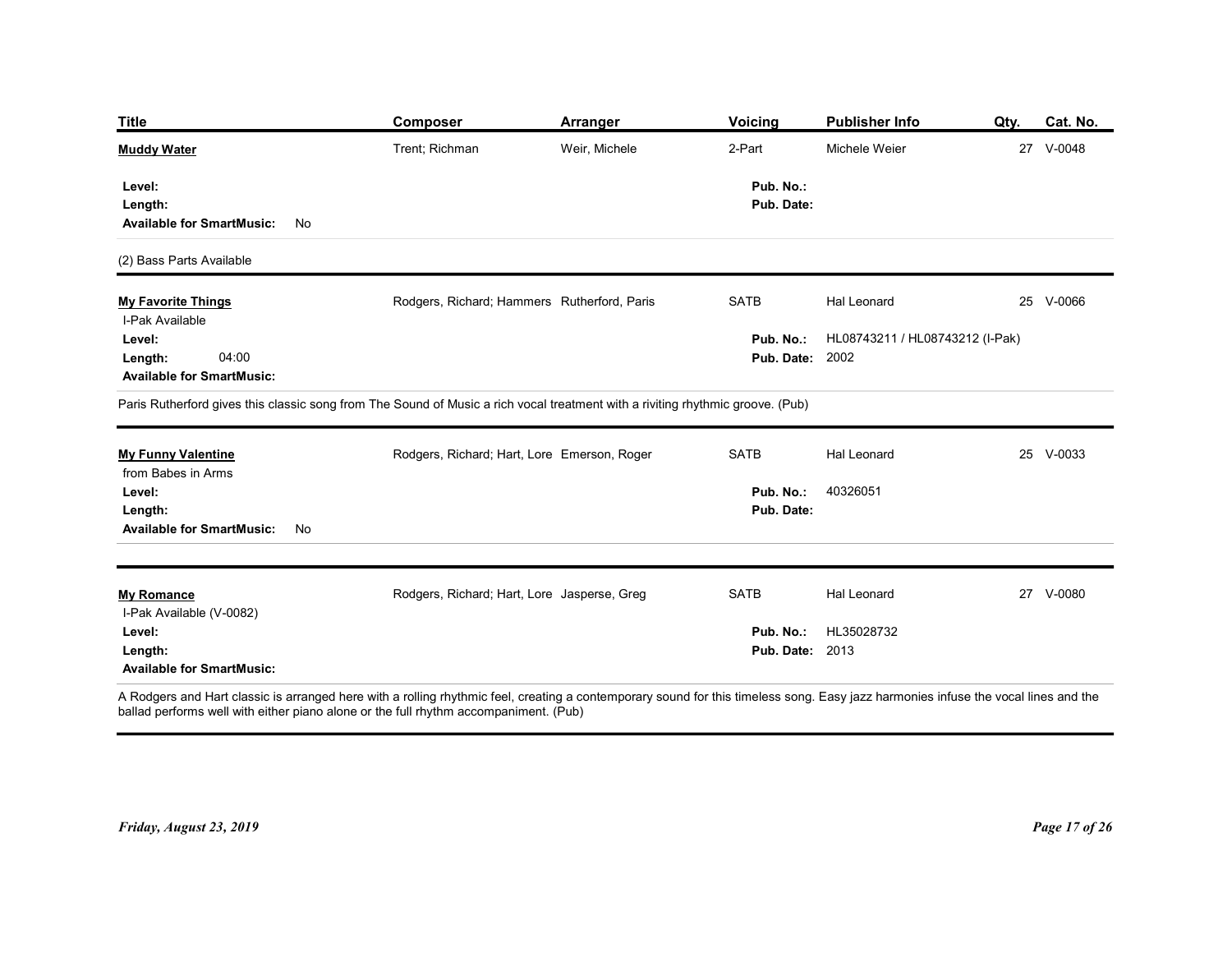| <b>Title</b><br><b>My Romance</b>                                                                                                                                                                                                                                          | Composer<br>Rodgers, Richard; Hart, Lore Jasperse, Greg | <b>Arranger</b>   | Voicing                             | <b>Publisher Info</b><br>Hal Leonard | Qty.<br>$\mathbf{1}$ | Cat. No.<br>$V-0082$ |
|----------------------------------------------------------------------------------------------------------------------------------------------------------------------------------------------------------------------------------------------------------------------------|---------------------------------------------------------|-------------------|-------------------------------------|--------------------------------------|----------------------|----------------------|
| I-Pak for V-0080                                                                                                                                                                                                                                                           |                                                         |                   |                                     |                                      |                      |                      |
| Level:<br>Length:                                                                                                                                                                                                                                                          |                                                         |                   | Pub. No.:<br><b>Pub. Date: 2013</b> | HL35028734                           |                      |                      |
| <b>Available for SmartMusic:</b>                                                                                                                                                                                                                                           |                                                         |                   |                                     |                                      |                      |                      |
| A Rodgers and Hart classic is arranged here with a rolling rhythmic feel, creating a contemporary sound for this timeless song. Easy jazz harmonies infuse the vocal lines and the<br>ballad performs well with either piano alone or the full rhythm accompaniment. (Pub) |                                                         |                   |                                     |                                      |                      |                      |
| <b>Nardis</b>                                                                                                                                                                                                                                                              | Davis, Miles                                            | Rutherford, Paris | I-Pak                               | Hal Leonard                          |                      | 1 V-0069             |
| <b>Rhythm Parts</b><br>Level:                                                                                                                                                                                                                                              |                                                         |                   | Pub. No.:                           | HL08202559                           |                      |                      |
| 04:00<br>Length:<br><b>Available for SmartMusic:</b><br>No                                                                                                                                                                                                                 |                                                         |                   | Pub. Date:                          |                                      |                      |                      |
| You'll please all the jazz aficionados in your crowd with this mesmerizing setting of the Miles Davis classic. The wordless syllables create a colorful palate of imaginative textures<br>and vocal sounds. (Pub)                                                          |                                                         |                   |                                     |                                      |                      |                      |
| <b>Nardis</b>                                                                                                                                                                                                                                                              | Davis, Miles                                            | Rutherford, Paris | SATB                                | Hal Leonard                          |                      | 25 V-0068            |
| Level:                                                                                                                                                                                                                                                                     |                                                         |                   | Pub. No.:                           | HL08202558                           |                      |                      |
| 04:00<br>Length:<br>Available for SmartMusic: No                                                                                                                                                                                                                           |                                                         |                   | <b>Pub. Date: 2010</b>              |                                      |                      |                      |
|                                                                                                                                                                                                                                                                            |                                                         |                   |                                     |                                      |                      |                      |

|                                      |       |    | ballad performs well with either piano alone or the full rhythm accompaniment. (Pub) |                   |                        | A Rodgers and Hart classic is arranged here with a rolling rhythmic feel, creating a contemporary sound for this timeless song. Easy jazz harmonies infuse the vocal lines and the     |               |
|--------------------------------------|-------|----|--------------------------------------------------------------------------------------|-------------------|------------------------|----------------------------------------------------------------------------------------------------------------------------------------------------------------------------------------|---------------|
| <b>Nardis</b><br><b>Rhythm Parts</b> |       |    | Davis, Miles                                                                         | Rutherford, Paris | I-Pak                  | <b>Hal Leonard</b>                                                                                                                                                                     | 1 V-0069      |
| Level:                               |       |    |                                                                                      |                   | Pub. No.:              | HL08202559                                                                                                                                                                             |               |
| Length:                              | 04:00 |    |                                                                                      |                   | Pub. Date:             |                                                                                                                                                                                        |               |
| <b>Available for SmartMusic:</b>     |       | No |                                                                                      |                   |                        |                                                                                                                                                                                        |               |
| and vocal sounds. (Pub)              |       |    |                                                                                      |                   |                        | You'll please all the jazz aficionados in your crowd with this mesmerizing setting of the Miles Davis classic. The wordless syllables create a colorful palate of imaginative textures |               |
| <b>Nardis</b>                        |       |    | Davis, Miles                                                                         | Rutherford, Paris | SATB                   | Hal Leonard                                                                                                                                                                            | 25 V-0068     |
| Level:                               |       |    |                                                                                      |                   | Pub. No.:              | HL08202558                                                                                                                                                                             |               |
| Length:                              | 04:00 |    |                                                                                      |                   | <b>Pub. Date: 2010</b> |                                                                                                                                                                                        |               |
| <b>Available for SmartMusic:</b>     |       | No |                                                                                      |                   |                        |                                                                                                                                                                                        |               |
| and vocal sounds. (Pub)              |       |    |                                                                                      |                   |                        | You'll please all the jazz aficionados in your crowd with this mesmerizing setting of the Miles Davis classic. The wordless syllables create a colorful palate of imaginative textures |               |
| <b>Never Never Land</b>              |       |    | Styne, Jule; Comden, Betty; Broadley, Sharon                                         |                   | SATB                   | Judy Green Music/University                                                                                                                                                            | 30 V-0006     |
| Level:                               |       |    |                                                                                      |                   | Pub. No.:              | $T-20$                                                                                                                                                                                 |               |
| Length:                              |       |    |                                                                                      |                   | Pub. Date:             |                                                                                                                                                                                        |               |
| <b>Available for SmartMusic:</b>     |       | No |                                                                                      |                   |                        |                                                                                                                                                                                        |               |
|                                      |       |    |                                                                                      |                   |                        |                                                                                                                                                                                        |               |
| Friday, August 23, 2019              |       |    |                                                                                      |                   |                        |                                                                                                                                                                                        | Page 18 of 26 |
|                                      |       |    |                                                                                      |                   |                        |                                                                                                                                                                                        |               |
|                                      |       |    |                                                                                      |                   |                        |                                                                                                                                                                                        |               |

| Pub. No.:<br>T-20<br>Level:<br>Length:<br>Pub. Date: | <b>Never Never Land</b>             | Styne, Jule; Comden, Betty; Broadley, Sharon | SATB | Judy Green Music/University | 30 V-0006 |
|------------------------------------------------------|-------------------------------------|----------------------------------------------|------|-----------------------------|-----------|
|                                                      | <b>Available for SmartMusic: No</b> |                                              |      |                             |           |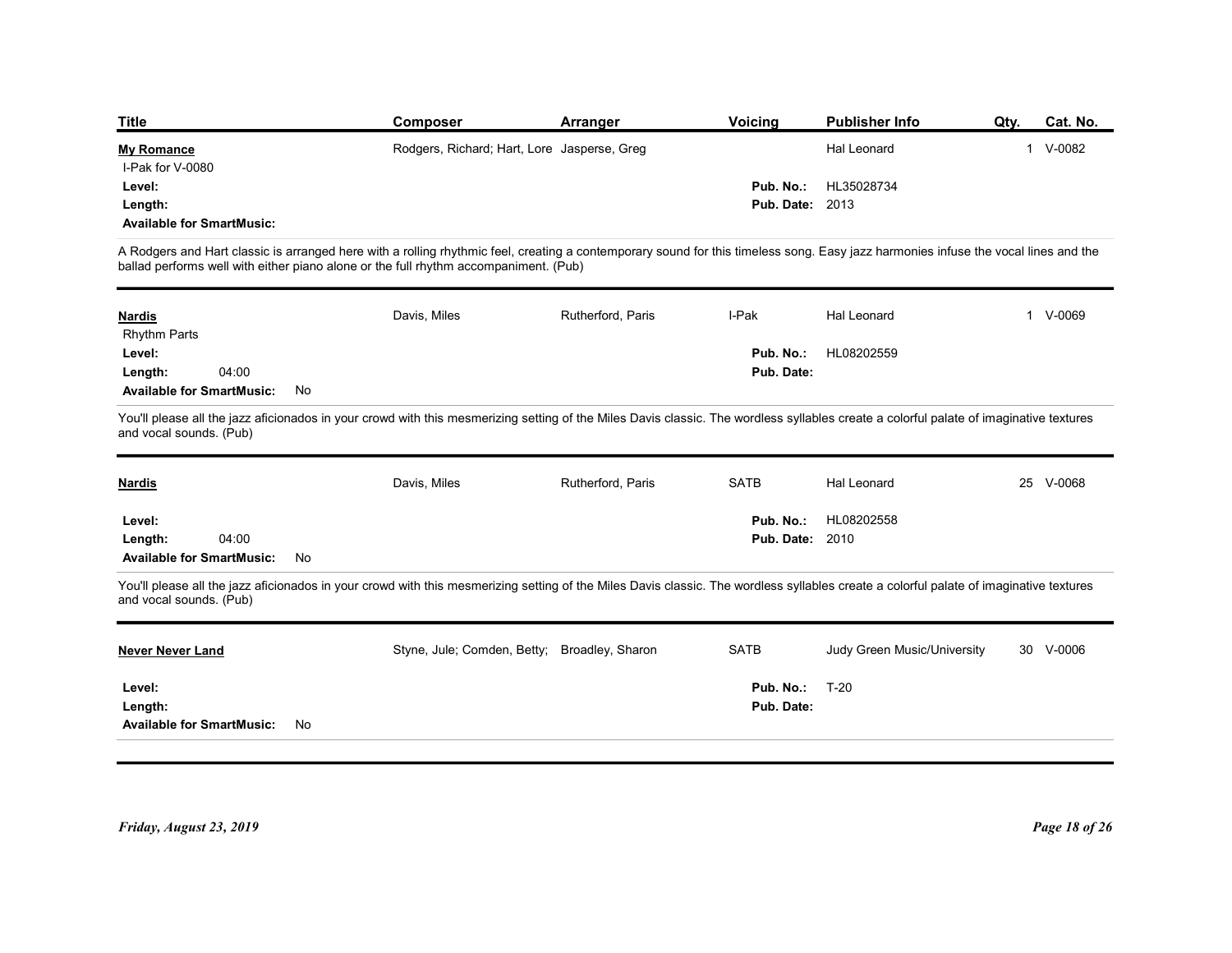| <b>Title</b>                                                                                                                                                                                                                                          | <b>Composer</b>                               | <b>Arranger</b> | <b>Voicing</b>                      | <b>Publisher Info</b>     | Cat. No.<br>Qty. |
|-------------------------------------------------------------------------------------------------------------------------------------------------------------------------------------------------------------------------------------------------------|-----------------------------------------------|-----------------|-------------------------------------|---------------------------|------------------|
| <b>New York State of Mind</b><br>Was C-1799                                                                                                                                                                                                           | Joel, Billy                                   | Brymer, Mark A. | SATB                                | Hal Leonard               | 26 V-0064        |
| Level: Medium Easy (JWP)<br>02:40<br>Length:                                                                                                                                                                                                          |                                               |                 | Pub. No.:<br><b>Pub. Date: 1995</b> | 08200380                  |                  |
| <b>Available for SmartMusic:</b><br>No                                                                                                                                                                                                                |                                               |                 |                                     |                           |                  |
| Smooth vocal backup and great harmonies give this Billy Joel song special appeal. (Pub)                                                                                                                                                               |                                               |                 |                                     |                           |                  |
| <b>Night and Day</b>                                                                                                                                                                                                                                  | Porter, Cole                                  | Schmutte, Pete  | <b>SATB</b>                         | Belwin-Mills / Alfred     | 24 V-0032        |
| Level: Moderate (Grade 3) (Pub), Medium Easy (JWP)<br>Length:<br>Available for SmartMusic: No                                                                                                                                                         |                                               |                 | Pub. No.:<br><b>Pub. Date: 1994</b> | <b>WBCH9414</b>           |                  |
| Pete's arrangement of this Cole Porter standard is magnificent. A rhythmic Latin pulse dominates the accompaniment with smooth, flowing vocals creating a magical contrast.<br>Captivating! (Pub)                                                     |                                               |                 |                                     |                           |                  |
| <b>Old Devil Moon</b>                                                                                                                                                                                                                                 | Lane, Burton; Harburg, E.Y. Rutherford, Paris |                 | SATB                                | Hal Leonard               | 26 V-0025        |
| Level:<br>Length:<br>Available for SmartMusic: No                                                                                                                                                                                                     |                                               |                 | Pub. No.:<br>Pub. Date:             | 08742670/08742672 (I-Pak) |                  |
| I-Pak missing<br>(1 of 1) Piano<br>$(1 of 1)$ Bass                                                                                                                                                                                                    |                                               |                 |                                     |                           |                  |
| One Hand, One Heart                                                                                                                                                                                                                                   | Bernstein, Leonard; Sondhei Shaw, Kirby       |                 | <b>SATB</b>                         | Hal Leonard               | 24 V-0087        |
|                                                                                                                                                                                                                                                       |                                               |                 | Pub. No.:<br><b>Pub. Date: 2014</b> | HL00115582                |                  |
| Level:<br>02:30<br>Length:<br><b>Available for SmartMusic:</b>                                                                                                                                                                                        |                                               |                 |                                     |                           |                  |
| Simple and elegant, this a cappella choral setting of Tony and Maria's famous duet from West Side Story captures the beauty and depth of the original, but with a contemporary<br>feeling that will bring warmth and intimacy to every concert! (Pub) |                                               |                 |                                     |                           |                  |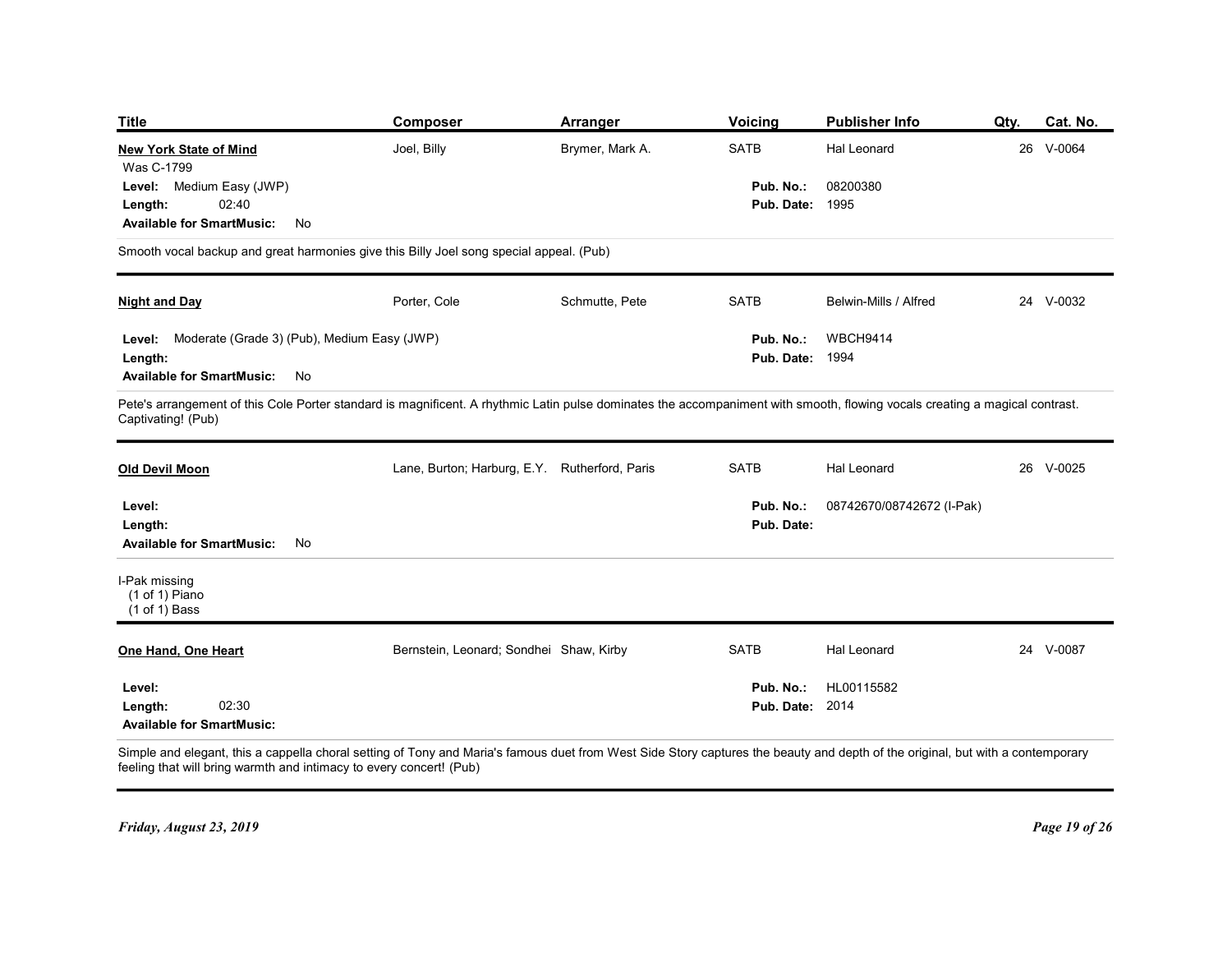| <b>Title</b>                                                                                                                                                                                                                      | Composer        | <b>Arranger</b> | <b>Voicing</b>          | Publisher Info            | Qty.<br>Cat. No. |
|-----------------------------------------------------------------------------------------------------------------------------------------------------------------------------------------------------------------------------------|-----------------|-----------------|-------------------------|---------------------------|------------------|
| Peace                                                                                                                                                                                                                             | Silver, Horace  | Weir, Michele   | SATB                    |                           | 25 V-0016        |
| Level:<br>Length:                                                                                                                                                                                                                 |                 |                 | Pub. No.:<br>Pub. Date: |                           |                  |
| <b>Available for SmartMusic:</b><br>No                                                                                                                                                                                            |                 |                 |                         |                           |                  |
| Peel Me a Grape                                                                                                                                                                                                                   | Frishberg, Dave | Gosek, Stan     | SATB                    | Dogs With No Teeth Music  | 25 V-0053        |
| Level:                                                                                                                                                                                                                            |                 |                 | Pub. No.:               |                           |                  |
| Length:<br><b>Available for SmartMusic:</b>                                                                                                                                                                                       |                 |                 | <b>Pub. Date: 1998</b>  |                           |                  |
| Route 66                                                                                                                                                                                                                          | Troup, Bobby    | Shaw, Kirby     | SATB                    | Hal Leonard               | 29 V-0018        |
| Level: Medium Easy (JWP)                                                                                                                                                                                                          |                 |                 | Pub. No.:               | 08200369/08200372 (I-Pak) |                  |
| 03:38<br>Length:<br>Available for SmartMusic: No                                                                                                                                                                                  |                 |                 | <b>Pub. Date: 1995</b>  |                           |                  |
| Get your kicks with this Manhattan Transfer standard in a swingin' arrangement by Kirby Shaw. (Pub)<br>-----                                                                                                                      |                 |                 |                         |                           |                  |
| "If you ever plan to motor west," or even if you don't, you should program this arrangement in your next concert! Made famous as the theme of the popular TV series, it's just as<br>hip today, with a swinging, bluesy quality t |                 |                 |                         |                           |                  |
| Route 66                                                                                                                                                                                                                          | Troup, Bobby    | Zegree, Steve   |                         |                           | 25 V-0013        |
| Level:<br>Length:                                                                                                                                                                                                                 |                 |                 | Pub. No.:<br>Pub. Date: |                           |                  |
| Available for SmartMusic: No                                                                                                                                                                                                      |                 |                 |                         |                           |                  |
|                                                                                                                                                                                                                                   |                 |                 |                         |                           |                  |
|                                                                                                                                                                                                                                   |                 |                 |                         |                           |                  |
| Friday, August 23, 2019                                                                                                                                                                                                           |                 |                 |                         |                           | Page 20 of 26    |
|                                                                                                                                                                                                                                   |                 |                 |                         |                           |                  |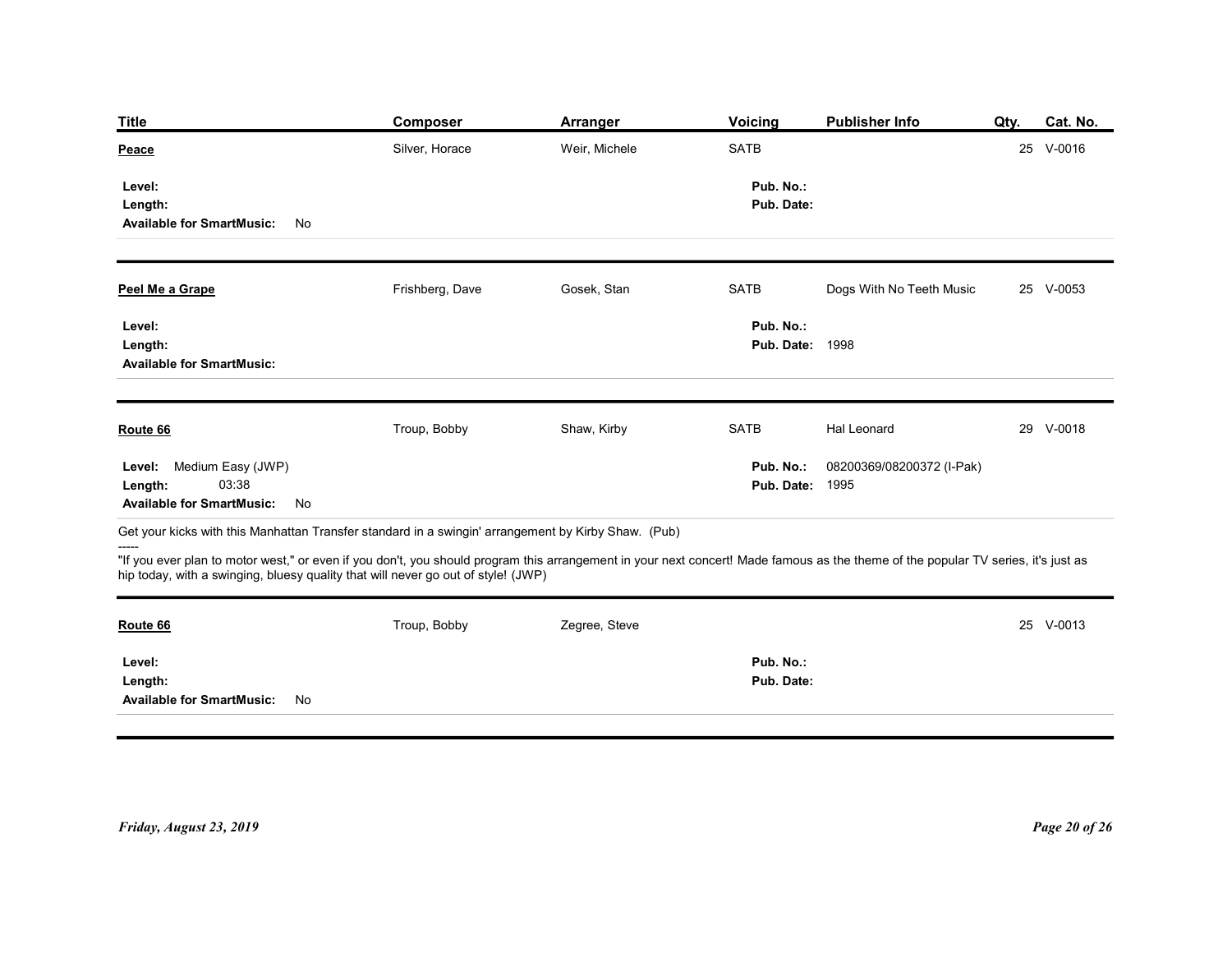| <b>Title</b><br>Voicing<br>Composer<br><b>Publisher Info</b><br>Qty.<br>Cat. No.<br><b>Arranger</b><br>Murai, Greg<br>17 V-0077<br><b>Sesame Street</b><br>Raposo, Joe<br>Self Published<br>Pub. No.:<br>Level:<br>Pub. Date:<br>Length:<br><b>Available for SmartMusic:</b><br>Shaw, Kirby<br>SAB<br>21 V-0051<br><b>Sing Me a Swing Song</b><br>Hal Leonard<br>08743487<br>Pub. No.:<br>Level:<br>02:35<br><b>Pub. Date: 2003</b><br>Length:<br><b>Available for SmartMusic:</b><br>"Count it off and don't be shy, put the blue back in my skysing me a swing song!" This original vocal jazz chart really kicks! Fun lyrics, easy written out scat syllables and lots of<br>opportunities to show off your style. (Pub)<br>Brown, Nacio Herb; Freed, A Arabian-Tini, April<br>University of Northern Color<br>6-Part<br>26 V-0015<br>Singin' in the Rain<br>Level: Level 3<br>Pub. No.:<br>Length:<br>Pub. Date:<br><b>Available for SmartMusic:</b><br>No<br>Gosek, Stan<br>Dogs With No Teeth Music<br><b>Somewhere Over the Rainbow</b><br>Arlen, Harold<br><b>SATB</b><br>25 V-0052 |  |
|---------------------------------------------------------------------------------------------------------------------------------------------------------------------------------------------------------------------------------------------------------------------------------------------------------------------------------------------------------------------------------------------------------------------------------------------------------------------------------------------------------------------------------------------------------------------------------------------------------------------------------------------------------------------------------------------------------------------------------------------------------------------------------------------------------------------------------------------------------------------------------------------------------------------------------------------------------------------------------------------------------------------------------------------------------------------------------------------|--|
|                                                                                                                                                                                                                                                                                                                                                                                                                                                                                                                                                                                                                                                                                                                                                                                                                                                                                                                                                                                                                                                                                             |  |
|                                                                                                                                                                                                                                                                                                                                                                                                                                                                                                                                                                                                                                                                                                                                                                                                                                                                                                                                                                                                                                                                                             |  |
|                                                                                                                                                                                                                                                                                                                                                                                                                                                                                                                                                                                                                                                                                                                                                                                                                                                                                                                                                                                                                                                                                             |  |
|                                                                                                                                                                                                                                                                                                                                                                                                                                                                                                                                                                                                                                                                                                                                                                                                                                                                                                                                                                                                                                                                                             |  |
|                                                                                                                                                                                                                                                                                                                                                                                                                                                                                                                                                                                                                                                                                                                                                                                                                                                                                                                                                                                                                                                                                             |  |
|                                                                                                                                                                                                                                                                                                                                                                                                                                                                                                                                                                                                                                                                                                                                                                                                                                                                                                                                                                                                                                                                                             |  |
|                                                                                                                                                                                                                                                                                                                                                                                                                                                                                                                                                                                                                                                                                                                                                                                                                                                                                                                                                                                                                                                                                             |  |
|                                                                                                                                                                                                                                                                                                                                                                                                                                                                                                                                                                                                                                                                                                                                                                                                                                                                                                                                                                                                                                                                                             |  |
|                                                                                                                                                                                                                                                                                                                                                                                                                                                                                                                                                                                                                                                                                                                                                                                                                                                                                                                                                                                                                                                                                             |  |
|                                                                                                                                                                                                                                                                                                                                                                                                                                                                                                                                                                                                                                                                                                                                                                                                                                                                                                                                                                                                                                                                                             |  |
|                                                                                                                                                                                                                                                                                                                                                                                                                                                                                                                                                                                                                                                                                                                                                                                                                                                                                                                                                                                                                                                                                             |  |
|                                                                                                                                                                                                                                                                                                                                                                                                                                                                                                                                                                                                                                                                                                                                                                                                                                                                                                                                                                                                                                                                                             |  |
|                                                                                                                                                                                                                                                                                                                                                                                                                                                                                                                                                                                                                                                                                                                                                                                                                                                                                                                                                                                                                                                                                             |  |
|                                                                                                                                                                                                                                                                                                                                                                                                                                                                                                                                                                                                                                                                                                                                                                                                                                                                                                                                                                                                                                                                                             |  |
|                                                                                                                                                                                                                                                                                                                                                                                                                                                                                                                                                                                                                                                                                                                                                                                                                                                                                                                                                                                                                                                                                             |  |
| Pub. No.:<br>Level:<br><b>Pub. Date: 2002</b><br>Length:<br><b>Available for SmartMusic:</b>                                                                                                                                                                                                                                                                                                                                                                                                                                                                                                                                                                                                                                                                                                                                                                                                                                                                                                                                                                                                |  |
|                                                                                                                                                                                                                                                                                                                                                                                                                                                                                                                                                                                                                                                                                                                                                                                                                                                                                                                                                                                                                                                                                             |  |
|                                                                                                                                                                                                                                                                                                                                                                                                                                                                                                                                                                                                                                                                                                                                                                                                                                                                                                                                                                                                                                                                                             |  |
| Friday, August 23, 2019<br>Page 21 of 26                                                                                                                                                                                                                                                                                                                                                                                                                                                                                                                                                                                                                                                                                                                                                                                                                                                                                                                                                                                                                                                    |  |
|                                                                                                                                                                                                                                                                                                                                                                                                                                                                                                                                                                                                                                                                                                                                                                                                                                                                                                                                                                                                                                                                                             |  |
|                                                                                                                                                                                                                                                                                                                                                                                                                                                                                                                                                                                                                                                                                                                                                                                                                                                                                                                                                                                                                                                                                             |  |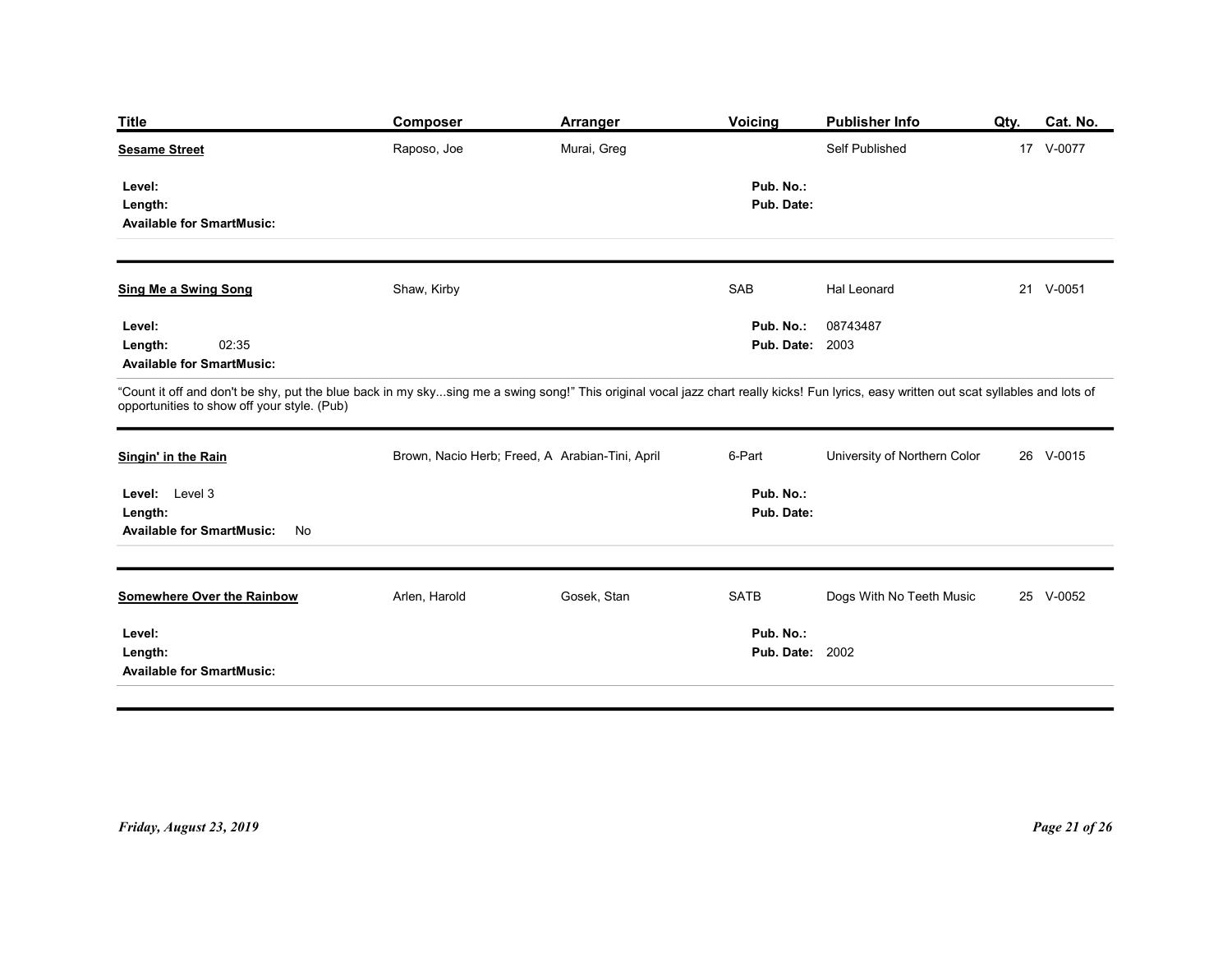| <b>Title</b>                                                                                                                                                                                                                                                                                                                                                                                                                                                                                                                              | Composer                                                                           | Arranger          | <b>Voicing</b>                      | <b>Publisher Info</b>  | Qty. | Cat. No.  |
|-------------------------------------------------------------------------------------------------------------------------------------------------------------------------------------------------------------------------------------------------------------------------------------------------------------------------------------------------------------------------------------------------------------------------------------------------------------------------------------------------------------------------------------------|------------------------------------------------------------------------------------|-------------------|-------------------------------------|------------------------|------|-----------|
| <b>Splanky</b>                                                                                                                                                                                                                                                                                                                                                                                                                                                                                                                            | Hefti, Neil                                                                        | Rutherford, Paris |                                     | Sound Music Publishing |      | 24 V-0099 |
| Includes I-Pak                                                                                                                                                                                                                                                                                                                                                                                                                                                                                                                            |                                                                                    |                   |                                     |                        |      |           |
| Grade 3 (Pub)<br>Level:<br>Length:                                                                                                                                                                                                                                                                                                                                                                                                                                                                                                        |                                                                                    |                   | Pub. No.:<br><b>Pub. Date: 2006</b> | SMP06-0037             |      |           |
| <b>Available for SmartMusic:</b>                                                                                                                                                                                                                                                                                                                                                                                                                                                                                                          |                                                                                    |                   |                                     |                        |      |           |
| A great adaptation of the Count Basie classic jazz chart done with scat syllables in a medium jazz tempo. Lots of room for improvisation within this piece. Great teaching concepts                                                                                                                                                                                                                                                                                                                                                       | of how to lay back in that great Basie style. Piano and bass parts included. (Pub) |                   |                                     |                        |      |           |
|                                                                                                                                                                                                                                                                                                                                                                                                                                                                                                                                           |                                                                                    |                   |                                     |                        |      |           |
| <b>Sway</b>                                                                                                                                                                                                                                                                                                                                                                                                                                                                                                                               | Ruiz, Pablo Beltran; Gimbel, Shaw, Kirby                                           |                   | SATB                                | Hal Leonard            |      | 26 V-0085 |
| (Quien Sera)                                                                                                                                                                                                                                                                                                                                                                                                                                                                                                                              |                                                                                    |                   |                                     |                        |      |           |
| Level:<br>03:00<br>Length:                                                                                                                                                                                                                                                                                                                                                                                                                                                                                                                |                                                                                    |                   | Pub. No.:<br><b>Pub. Date: 2006</b> | HL08745466             |      |           |
| <b>Available for SmartMusic:</b>                                                                                                                                                                                                                                                                                                                                                                                                                                                                                                          |                                                                                    |                   |                                     |                        |      |           |
|                                                                                                                                                                                                                                                                                                                                                                                                                                                                                                                                           |                                                                                    |                   |                                     |                        |      |           |
| Recently covered by Michael Bublé, this setting of the Latin classic is brimming with style and sophistication. (Pub)<br>"When marimba rhythms start to play, dance with me, make me sway. Like the lazy ocean hugs the shore, hold me close, sway me more" One of the most recognizable of all<br>Latin standards, recently covered by Michael Buble, this sings beautifully in Kirby Shaw's tasteful setting. Brimming with style and sophistication, this will add a real touch of class<br>to your program! Highly recommended! (JWP) |                                                                                    |                   |                                     |                        |      |           |
|                                                                                                                                                                                                                                                                                                                                                                                                                                                                                                                                           |                                                                                    |                   |                                     |                        |      |           |
| Sway (I-Pak)                                                                                                                                                                                                                                                                                                                                                                                                                                                                                                                              | Ruiz, Pablo Beltran                                                                | Shaw, Kirby       |                                     | Hal Leonard            |      | 1 V-0086  |
| Level:<br>03:00<br>Length:                                                                                                                                                                                                                                                                                                                                                                                                                                                                                                                |                                                                                    |                   | Pub. No.:<br><b>Pub. Date: 2006</b> | HL08745469             |      |           |

| Sway                             |       | Ruiz, Pablo Beltran; Gimbel, Shaw, Kirby | SATB                   | Hal Leonard | 26 V-0085 |
|----------------------------------|-------|------------------------------------------|------------------------|-------------|-----------|
| (Quien Sera)                     |       |                                          |                        |             |           |
| Level:                           |       |                                          | Pub. No.:              | HL08745466  |           |
| Length:                          | 03:00 |                                          | <b>Pub. Date: 2006</b> |             |           |
| <b>Available for SmartMusic:</b> |       |                                          |                        |             |           |

| Sway (I-Pak)                                                   | Ruiz, Pablo Beltran | Shaw, Kirby |                                     | Hal Leonard | 1 V-0086 |
|----------------------------------------------------------------|---------------------|-------------|-------------------------------------|-------------|----------|
| Level:<br>03:00<br>Length:<br><b>Available for SmartMusic:</b> |                     |             | Pub. No.:<br><b>Pub. Date: 2006</b> | HL08745469  |          |
|                                                                |                     |             |                                     |             |          |
| to your program! Highly recommended! (JWP)                     |                     |             |                                     |             |          |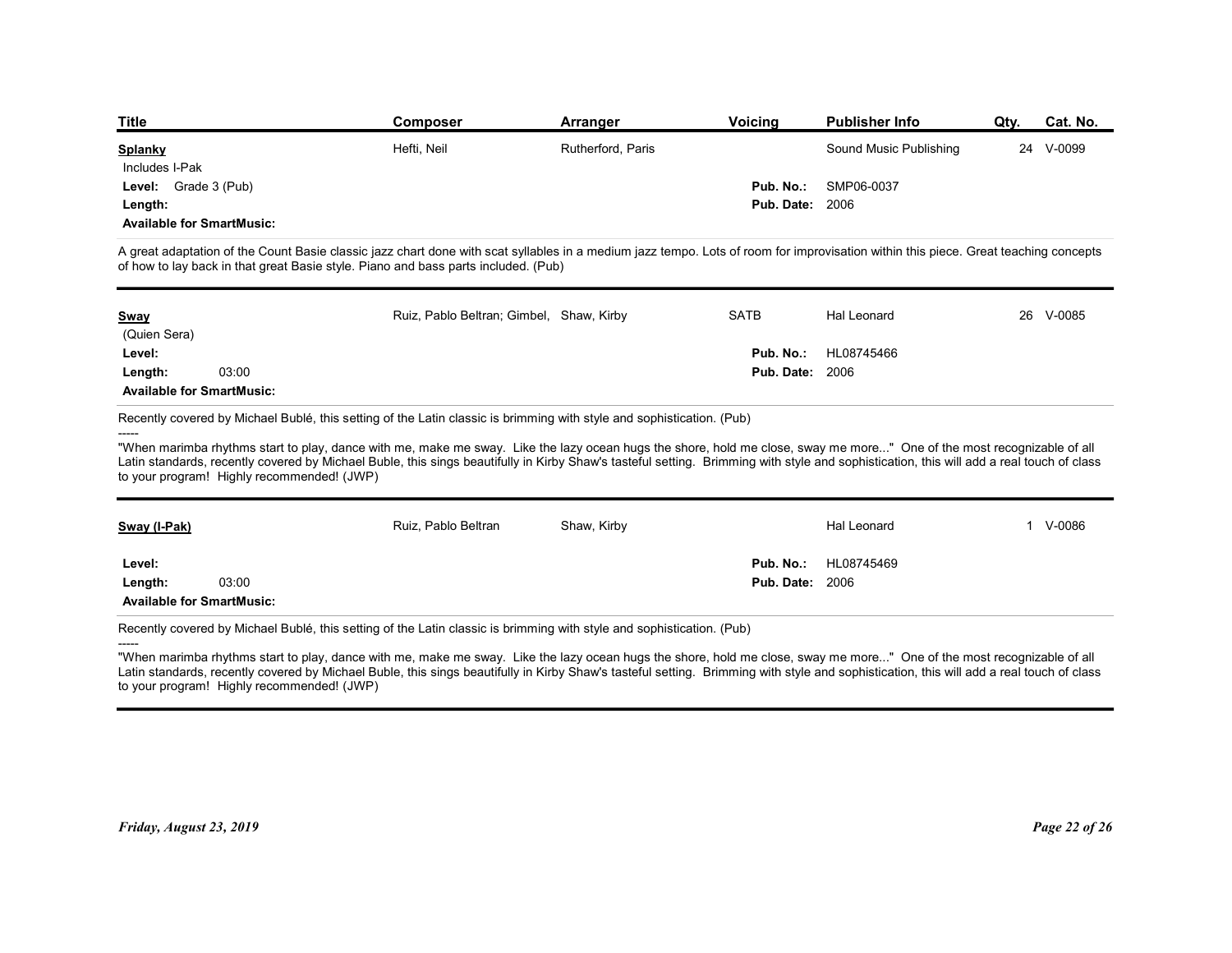| <b>Title</b>                                                            |    | <b>Composer</b>                                                                                                                                                             | <b>Arranger</b> | Voicing                             | <b>Publisher Info</b>            | Qty. | Cat. No.      |
|-------------------------------------------------------------------------|----|-----------------------------------------------------------------------------------------------------------------------------------------------------------------------------|-----------------|-------------------------------------|----------------------------------|------|---------------|
| <b>Swing Street</b>                                                     |    | Arkin, Eddie; Manilow, Barry Shaw, Kirby                                                                                                                                    |                 | SATB                                | Hal Leonard                      |      | 29 V-0020     |
| Level:<br>Length:<br><b>Available for SmartMusic:</b>                   | No |                                                                                                                                                                             |                 | Pub. No.:<br>Pub. Date:             | 08200745/08200748                |      |               |
|                                                                         |    |                                                                                                                                                                             |                 |                                     |                                  |      |               |
| <b>Take Five</b>                                                        |    | Desmond, Paul; Brubeck, D Shaw, Kirby                                                                                                                                       |                 | <b>SATB</b>                         | <b>Belwin-Mills</b>              |      | 26 V-0038     |
| Level:<br>02:15<br>Length:<br><b>Available for SmartMusic:</b>          | No |                                                                                                                                                                             |                 | Pub. No.:<br>Pub. Date:             | CHM03040                         |      |               |
| <b>Take the A Train</b>                                                 |    | Strayhorn, Billy                                                                                                                                                            | Zegree, Steve   | SATB                                | Shawnee Press                    |      | 25 V-0049     |
| Level: Medium (JWP)<br>01:50<br>Length:<br>Available for SmartMusic: No |    |                                                                                                                                                                             |                 | Pub. No.:<br><b>Pub. Date: 1995</b> | A 2009 (Chorus) / LB0037 (I-Pak) |      |               |
| solos, it's hot! (JWP)                                                  |    | The jazz classic made popular by the Duke Ellington band comes to life once more in this extremely hip, swinging vocal jazz arrangement by Steve Zegree. Complete with scat |                 |                                     |                                  |      |               |
| This Can't Be Love                                                      |    | Rodgers, Richard; Hart, Lore Rutherford, Paris                                                                                                                              |                 | SATB                                | <b>Williamson Music</b>          |      | 52 V-0024     |
| Level:<br>Length:<br>Available for SmartMusic: No                       |    |                                                                                                                                                                             |                 | Pub. No.:<br>Pub. Date:             | 08742680/08742681 (I-Pak)        |      |               |
| I-Pak #2 missing<br>(1 of 1) Piano                                      |    |                                                                                                                                                                             |                 |                                     |                                  |      |               |
|                                                                         |    |                                                                                                                                                                             |                 |                                     |                                  |      |               |
| Friday, August 23, 2019                                                 |    |                                                                                                                                                                             |                 |                                     |                                  |      | Page 23 of 26 |
|                                                                         |    |                                                                                                                                                                             |                 |                                     |                                  |      |               |
|                                                                         |    |                                                                                                                                                                             |                 |                                     |                                  |      |               |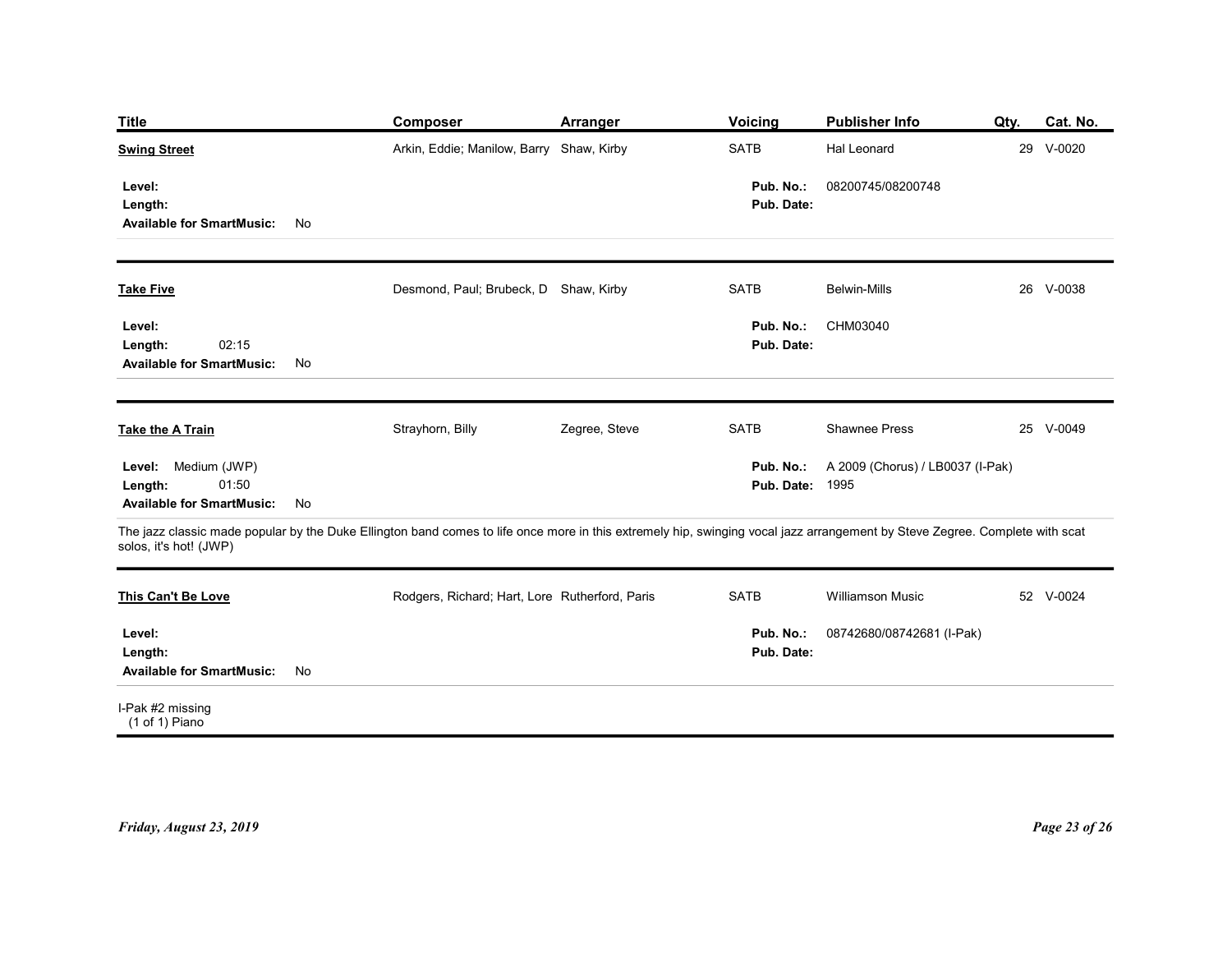| <b>Title</b>                                                                                                                                                                                                                                                                                                                                                                                                                                                | Composer       | Arranger          | Voicing                             | Publisher Info                                                                                                                                                                   | Qty. | Cat. No.  |
|-------------------------------------------------------------------------------------------------------------------------------------------------------------------------------------------------------------------------------------------------------------------------------------------------------------------------------------------------------------------------------------------------------------------------------------------------------------|----------------|-------------------|-------------------------------------|----------------------------------------------------------------------------------------------------------------------------------------------------------------------------------|------|-----------|
| <b>This Masquerade</b>                                                                                                                                                                                                                                                                                                                                                                                                                                      | Russell, Leon  | Zegree, Steve     | SATB                                | <b>Shawnee Press</b>                                                                                                                                                             |      | 27 V-0047 |
| Level:<br>05:49<br>Length:<br><b>Available for SmartMusic:</b><br>No                                                                                                                                                                                                                                                                                                                                                                                        |                |                   | Pub. No.:<br>Pub. Date:             | A 2101                                                                                                                                                                           |      |           |
|                                                                                                                                                                                                                                                                                                                                                                                                                                                             |                |                   |                                     |                                                                                                                                                                                  |      |           |
| <b>Two Shy Hearts</b>                                                                                                                                                                                                                                                                                                                                                                                                                                       | Watton, Donna  | Crenshaw, Randy   | SATBB                               | <b>UNC Jazz Press</b>                                                                                                                                                            |      | 14 V-0075 |
| Level: Grade IV (Pub)<br>Length:<br><b>Available for SmartMusic:</b>                                                                                                                                                                                                                                                                                                                                                                                        |                |                   | Pub. No.:<br>Pub. Date:             | VJ347                                                                                                                                                                            |      |           |
| <b>Very Thought of You, The</b>                                                                                                                                                                                                                                                                                                                                                                                                                             | Noble, Ray     | Rutherford, Paris | SATB                                | Hal Leonard                                                                                                                                                                      |      | 7 V-0021  |
| Level:<br>Length:<br>Available for SmartMusic: No                                                                                                                                                                                                                                                                                                                                                                                                           |                |                   | Pub. No.:<br>Pub. Date:             | 08741073                                                                                                                                                                         |      |           |
|                                                                                                                                                                                                                                                                                                                                                                                                                                                             |                |                   |                                     |                                                                                                                                                                                  |      |           |
| <b>Voice Dance</b>                                                                                                                                                                                                                                                                                                                                                                                                                                          | Jasperse, Greg |                   | <b>SATB</b>                         | Shawnee Press / Hal Leonar                                                                                                                                                       |      | 25 V-0041 |
| Level: Medium Advanced (JWP)<br>02:45<br>Length:<br><b>Available for SmartMusic:</b><br>No                                                                                                                                                                                                                                                                                                                                                                  |                |                   | Pub. No.:<br><b>Pub. Date: 2003</b> | A 2226 / HL35024800                                                                                                                                                              |      |           |
| VoiceDance, a wordless vocal dance celebrating the human voice and the joy of singing together is perfect for any occasion. Written for nationally-known jazz educator, arranger,<br>and vocalist Jennifer Shelton for her marriage to well-known drummer Steve Barnes, this composition will teach your ensemble blend, alternative time signature as well as the<br>freedom found in singing together. A musical challenge your students will love. (Pub) |                |                   |                                     |                                                                                                                                                                                  |      |           |
|                                                                                                                                                                                                                                                                                                                                                                                                                                                             |                |                   |                                     | This is amazing! A wordless vocal dance, celebrating the human voice and the joy of singing together - this goes beyond vocal jazz into the realm of sound painting. Unlike most |      |           |
| vocal jazz, the syllables used are virtually all open vowel sounds, such as Ba va da do way and Da dee ya dan do way. For choirs at the medium-advanced level, this creates a<br>compelling vocal texture such as you've never heard! Highly recommended! (JWP)                                                                                                                                                                                             |                |                   |                                     |                                                                                                                                                                                  |      |           |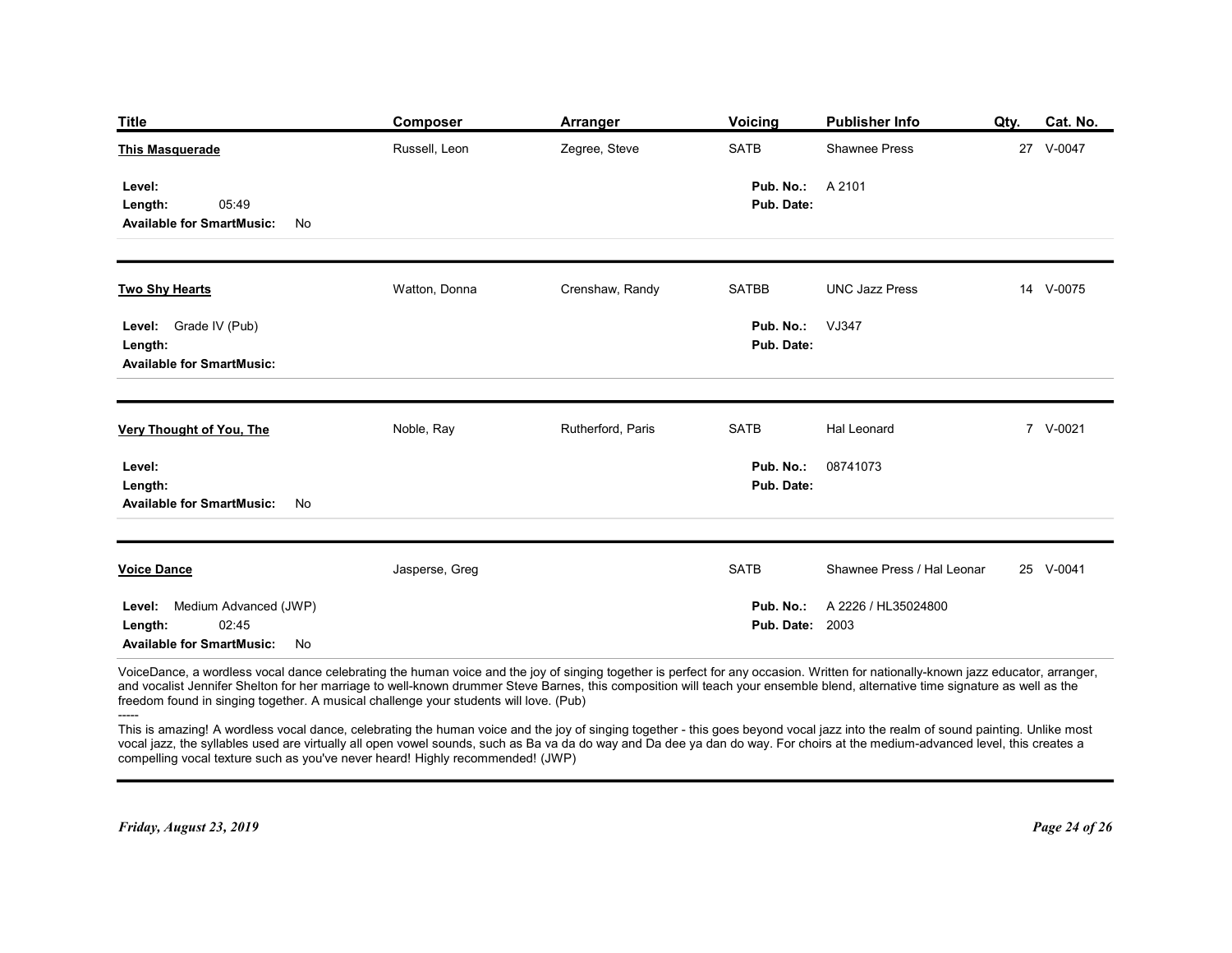| Title                  | <b>Composer</b> | <b>Arranger</b> | Voicing | Publisher Info             | Qty. Cat. No. |
|------------------------|-----------------|-----------------|---------|----------------------------|---------------|
| <b>Voice Dance III</b> | Jasperse, Greg  |                 | SATB    | Shawnee Press / Hal Leonar | 25 V-0058     |

|                                                                                                                                                                                                                                                                                                                                                                                                                          | <b>Composer</b>                        | Arranger        | Voicing                | <b>Publisher Info</b>      | Qty. | Cat. No.  |
|--------------------------------------------------------------------------------------------------------------------------------------------------------------------------------------------------------------------------------------------------------------------------------------------------------------------------------------------------------------------------------------------------------------------------|----------------------------------------|-----------------|------------------------|----------------------------|------|-----------|
| <b>Title</b><br><b>Voice Dance III</b>                                                                                                                                                                                                                                                                                                                                                                                   | Jasperse, Greg                         |                 | SATB                   | Shawnee Press / Hal Leonar |      | 25 V-0058 |
|                                                                                                                                                                                                                                                                                                                                                                                                                          |                                        |                 |                        |                            |      |           |
| Medium (JWP)<br>Level:                                                                                                                                                                                                                                                                                                                                                                                                   |                                        |                 | Pub. No.:              | A2264 / HL35024803         |      |           |
| 03:07<br>Length:<br><b>Available for SmartMusic:</b>                                                                                                                                                                                                                                                                                                                                                                     |                                        |                 | <b>Pub. Date: 2006</b> |                            |      |           |
| Shawnee Press continues this top-selling vocal jazz series of chorals by Greg Jasperse with a third installment, VoiceDance III. Greg has created a wordless vocal dance that has<br>an African feel full of rhythmic, percussive and forward-moving vocal expression. Use of repetitive lines allows this work to be learned rather easily. Outstanding for festivals,<br>concerts and even multicultural events! (Pub) |                                        |                 |                        |                            |      |           |
| "Hey yah hoo way ee yah" Greg Jasperse's amazing Voice Dance series continues with this wordless vocal dance that has an African, celebratory feel, full of rhythmic,<br>percussive and forward-moving vocal expressions. Use of repetitive lines allows the work to be learned quite easily. A uniquely creative choral feature for festivals, concerts and<br>even multicultural events! Highly recommended! (JWP)     |                                        |                 |                        |                            |      |           |
| <b>Walking on the Moon</b>                                                                                                                                                                                                                                                                                                                                                                                               | Sting                                  | Gosek, Stan     | SATB                   | Dogs With No Teeth Music   |      | 25 V-0054 |
| Level:                                                                                                                                                                                                                                                                                                                                                                                                                   |                                        |                 | Pub. No.:              |                            |      |           |
| Length:                                                                                                                                                                                                                                                                                                                                                                                                                  |                                        |                 | <b>Pub. Date: 1994</b> |                            |      |           |
| <b>Available for SmartMusic:</b>                                                                                                                                                                                                                                                                                                                                                                                         |                                        |                 |                        |                            |      |           |
| <b>Waltz for Debby</b>                                                                                                                                                                                                                                                                                                                                                                                                   | Evans, Bill; Lees, Gene                | Karlsson, Peder | SAA/TTB                | <b>Walton Music</b>        |      | 20 V-0034 |
| Level:                                                                                                                                                                                                                                                                                                                                                                                                                   |                                        |                 | Pub. No.:              | <b>WRG 1004</b>            |      |           |
| Length:<br><b>Available for SmartMusic:</b><br>No                                                                                                                                                                                                                                                                                                                                                                        |                                        |                 | Pub. Date:             |                            |      |           |
| We Kiss In a Shadow                                                                                                                                                                                                                                                                                                                                                                                                      | Rodgers, Richard; Hammers Marsh, Kerry |                 |                        | Self Published             |      | 25 V-0074 |
| Level:                                                                                                                                                                                                                                                                                                                                                                                                                   |                                        |                 | Pub. No.:              |                            |      |           |
| Length:                                                                                                                                                                                                                                                                                                                                                                                                                  |                                        |                 | Pub. Date:             |                            |      |           |
| <b>Available for SmartMusic:</b>                                                                                                                                                                                                                                                                                                                                                                                         |                                        |                 |                        |                            |      |           |
|                                                                                                                                                                                                                                                                                                                                                                                                                          |                                        |                 |                        |                            |      |           |
|                                                                                                                                                                                                                                                                                                                                                                                                                          |                                        |                 |                        |                            |      |           |